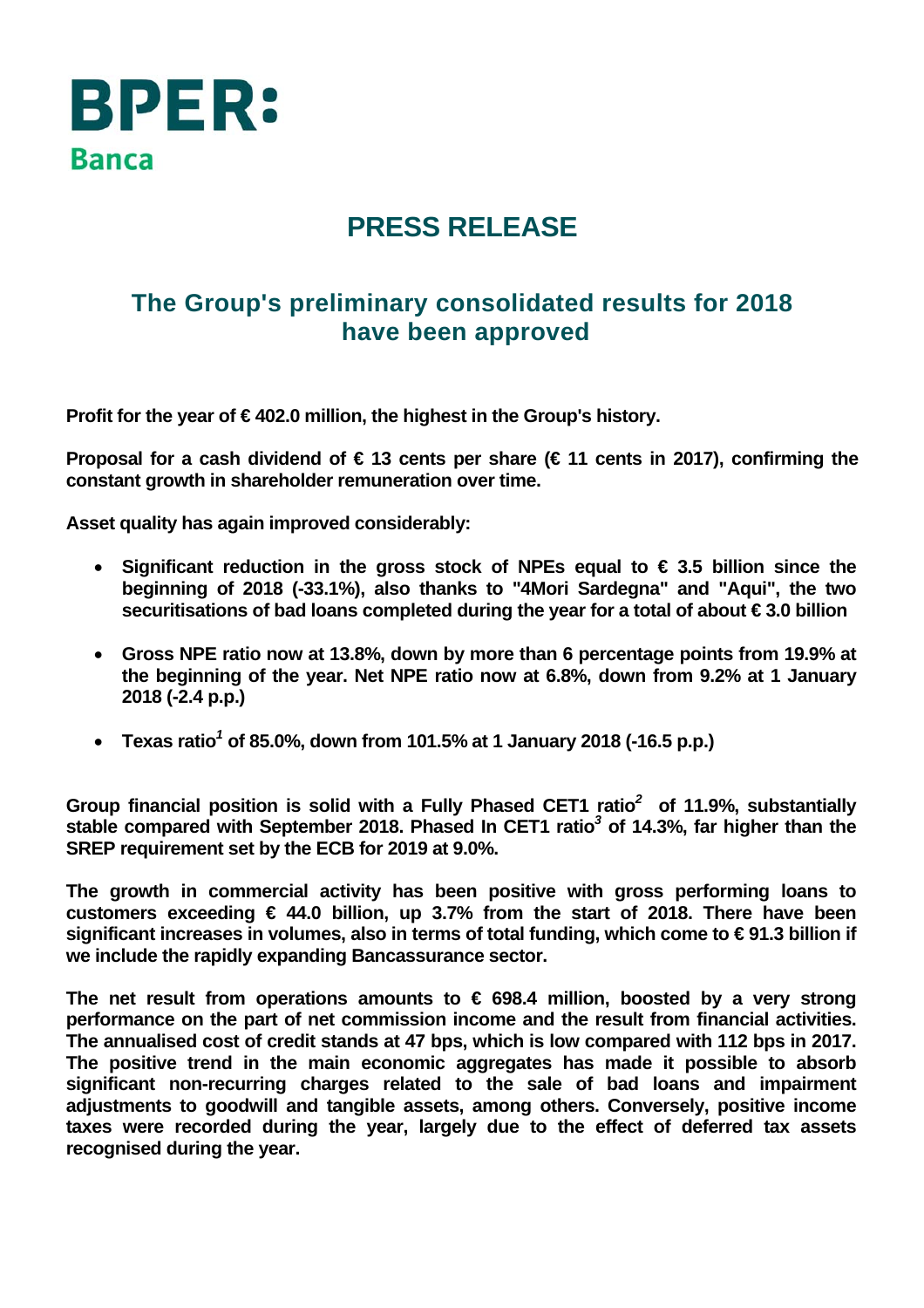*METHODOLOGICAL NOTE The entry into force on 1 January 2018 of the new international accounting standard IFRS 9, first application of*  which took place with the transitional rules, and the consequent update of Bank of Italy Circular 262, which revised, among other things, the *schedules of the separate and consolidated financial statements in order to implement the new international accounting standard, means that the figures are not directly comparable with those of the previous year. It should also be noted that, for the BPER Group, 2017 was characterised by a change in the scope of consolidation following the acquisition of 100% of Nuova Carife on 30 June 2017, an entity subsequently incorporated into BPER Banca (parent) on 20 November 2017. In this situation, to allow as direct a comparison as possible of the income statement figures with those of the previous year, the consolidated numbers at 31 December 2018 are shown on a reclassified basis, making estimates according to the previous rules with the best possible degree of approximation. It should also be noted that as a consequence of the acquisition of Nuova Carife mentioned above, these figures, based on the same scope of consolidation, are only comparable with those of the second half of 2017, which already included the effects. It should also be noted that the consolidated results at 30 September 2017 included significant non-recurring items, including the "badwill" generated by the acquisition of Nuova Carife, amounting to € 130.7 million, and the writedowns made to the Group's share of the Atlante Fund and to CariCesena's portion of the contribution to the FITD-SV for a total of € 61.5 million. The consolidated balance sheet at 31 December 2017, on the other hand, has been restated at 1 January 2018 according to the new schedules that reflect the new IFRS 9 classification, making them directly comparable with the balance sheet figures at 31 December 2018. Unless stated otherwise, the figures involved in these changes are specifically defined as pro-forma and/or pro-formatted.* 

The Board of Directors of BPER Banca examined and approved the preliminary separate results of the Bank and the preliminary consolidated results of the Group at 31 December 2018.

Alessandro Vandelli, Chief Executive Officer of BPER Banca, comments as follows: *"2018 closed with a profit of more than € 400 million, the highest in the Group's history. This excellent result is accompanied by a solid capital position with a fully phased CET1 ratio of close to 12% and a phased-in ratio of well over 14%, both considerably higher than the minimum capital requirement set by the ECB for 2019 at 9.0%. What's more, as well as turning in*  excellent levels of profitability and capital solidity, the year just ended also featured a further significant *improvement in asset quality, which is consistent with the broader derisking plan laid down in the BPER Group's*  NPE Strategy 2018-2020*. In fact, the gross NPE ratio has fallen by more than 6 percentage points in just one year*  to 13.8%, from 19.9% at the beginning of 2018, recording one of the best performances in the banking system. The *gross stock of NPEs has decreased by about € 3.5 billion, also thanks to the "4MoriSardegna" and "AQUI" securitisations for a total of € 3.0 billion. The huge effort that the Group has made to reduce non-performing loans has produced a significant reduction in the gross NPE ratio of almost 10 percentage points between mid-2016 and 2018; this should not be considered a point of arrival, but an important point of departure to achieve even more ambitious goals, starting from the current year. The remarkable results that we have achieved in terms of profitability, capital solidity and asset quality allow us to look with confidence at the next challenges to be faced for the growth and development of our Group."* 

#### **Income statement: key figures (see Methodological Note on page 1)**

Net interest income comes to €1,122.4 million<sup>4</sup>. The 4th quarter result is equal to €272.3 million, slightly down from  $\in$  276.6 million in the 3rd quarter of the year, mainly due to the "IFRS 9 reclassification" effect<sup>5</sup>; net of it, the pro-forma quarterly figure would be € 259.9 million, a slight increase on a like-for-like basis on both the 3rd and 2nd quarters of the year.

\*\*\*\*\*\*\*\*\*\*\*\*\*\*\*\*\*\*\*\*

**Net commission income** amounts to € 776.3 million, an increase of 4.8% y/y. This positive performance was achieved mainly thanks to the sharp increase in net commission income from funds under management and Bancassurance (+14.9% y/y ), bearing in mind that the scope of consolidation is not entirely comparable; it was also helped by the resilience of net commission income from the commercial business. The figure for the 4th quarter amounts to € 199.2 million, up by 5.9% q/q, mainly thanks to the good performance by the Bancassurance sector ( $\in$  21.5 million in the quarter, +71.5% q/q).

**Dividends** amount to € 34.3 million and include a non-recurring amount of € 15.7 million referring to an extraordinary dividend distributed by Nexi.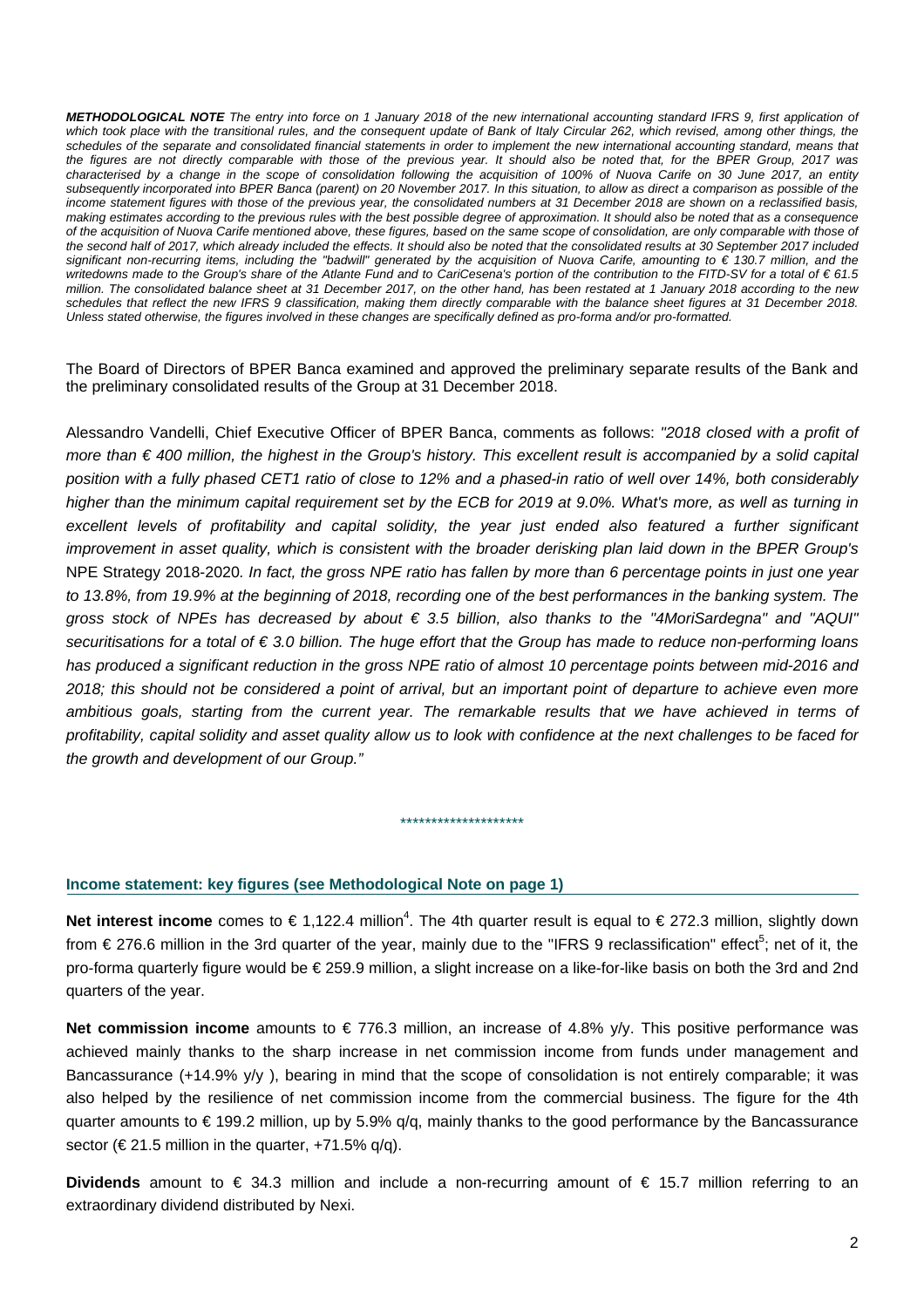The **net result from trading activities** comes to € 104.0 million. It includes realised net gains on financial assets and liabilities of € 116.6 million, net losses on securities and derivatives of € 20.8 million and other positive elements of € 8.2 million. This result has also been influenced by an extraordinary charge of € 56.7 million relating to the sale of the mezzanine and junior tranches of the "AQUI" securitisation of bad loans for a total of around € 1.9 billion $^6$ , which was completed in the 4th quarter of the year.

**Operating profit** comes to € 2,081.3 million (pro-forma € 2,122.3 net of the non-recurring items on the AQUI transaction and the dividends mentioned previously).

**Operating costs** amount to € 1,382.9 million. In detail, personnel expenses amount to € 821.5 million, other administrative expenses to  $\in$  442.4 million and depreciation and amortisation of tangible and intangible assets to  $\in$ 118.9 million. 4th quarter operating costs come to € 372.0 million, up on the 3rd quarter of the year, which also showed the usual positive seasonal effect, mainly due to the increase in administrative expenses on numerous extraordinary projects in various areas implemented during the year, as well as significant non-recurring net adjustments to tangible assets.

The **net result from operations** (operating profit, net of operating costs) amounts to € 698.4 million and € 739.4 million pro-forma, net of non-recurring items on AQUI and dividends.

The **net adjustments to loans and other assets** amount to € 226.7 million, almost entirely referable to net adjustments to financial assets measured at amortised cost, a sharp reduction compared with the same period last year. The figure for the 4th quarter amounts to € 70.8 million. The **cost of credit for the year** comes to 47 bps, significantly lower than the 112 bps of the previous year.

**Net provisions for risks and charges** amount to € 25.2 million in the period.

In the first half of the year, the BPER Group booked its 2018 contribution to the **Single Resolution Fund (SRF)** for an amount of € 28.9 million, consisting of an ordinary portion of € 20.3 million already present in the 1st quarter and an extraordinary portion of € 8.6 million relating to 2016 in the 2nd quarter. The ordinary contribution to the **Deposit Guarantee Fund (DGS**), recorded under administrative expenses and already accounted for in the 3rd quarter of 2018, amounts to € 23.4 million. These contributions for 2018 therefore come to a total of € 52.3 million. Note that, in the interests of clarity, these contributions are shown on a separate line in the reclassified income statement, whereas in the Bank of Italy's schedule they are included in item 180 b) "Other administrative expenses".

The **net result of activities related to the sale of financial and equity investments** is a loss of € 48.7 million, including write-downs of goodwill for a total of € 62.3 million.

The **profit from current operations before tax** is € 345.5 million. **Income taxes** are positive for € 100.3 million, mainly due to the effect of deferred tax assets recognised in 2018 as a result of a revised forecast of their recovery based on up-to-date forward-looking figures and the regulatory changes introduced by the 2019 Finance Act.

**Total net profit for the period** stands at € 445.8 million and includes a net profit for the period attributable to minority interests of € 43.8 million, almost entirely attributable to Banco di Sardegna's consolidated result. **The profit attributable to the Parent Company** therefore comes to € 402.0 million.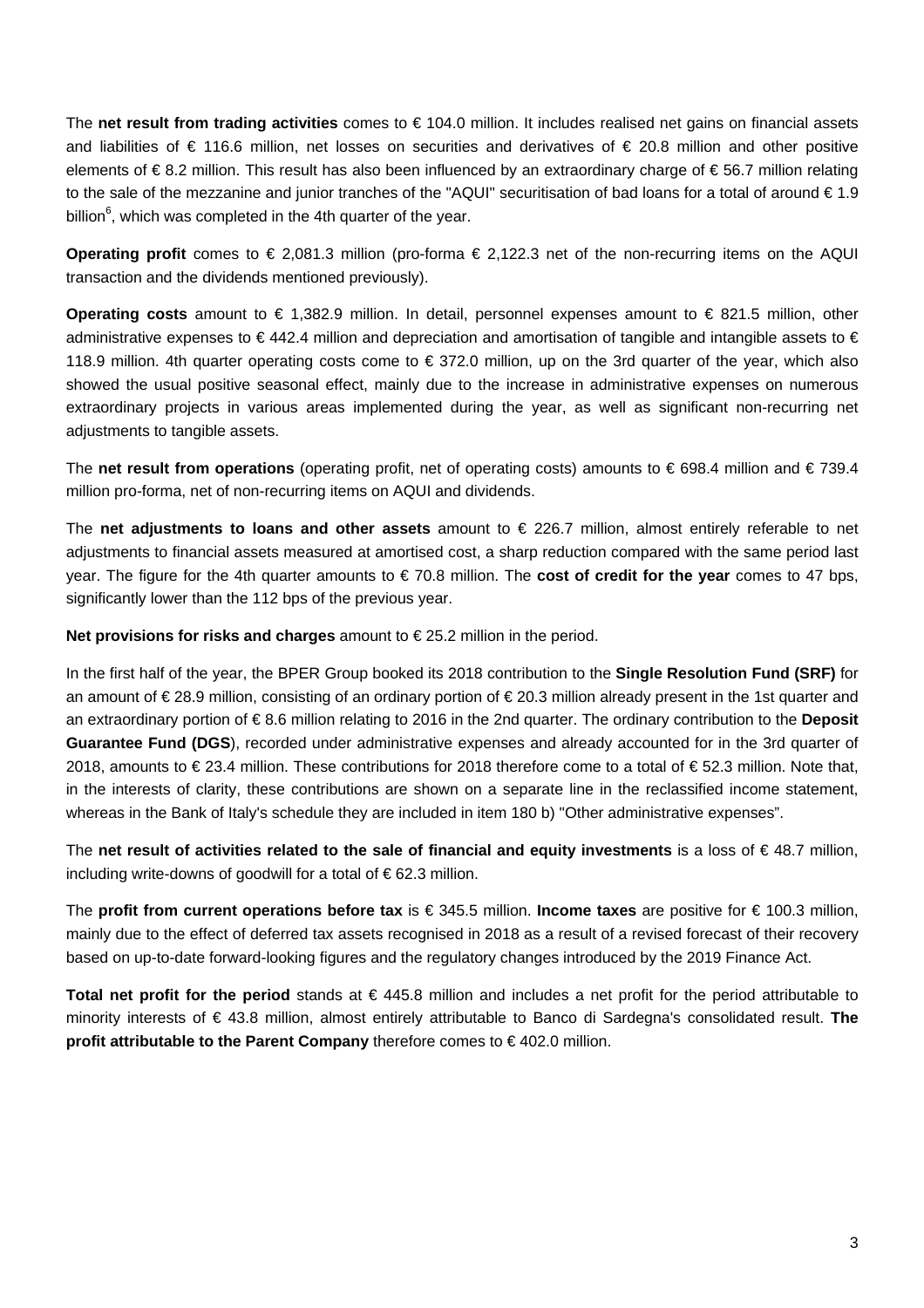#### **Balance sheet: key figures (see Methodological Note on page 1)**

**Direct funding from customers** (amounts due to customers, debt securities in issue and financial liabilities designated at fair value through profit or loss) amounted to  $\epsilon$  50.0 billion, substantially stable compared with 1 January 2018. Ordinary customer deposits amount to € 45.0 billion, recording a strong increase in current accounts and demand deposits (€ 2.1 billion), offset by a drop in restricted deposits, bonds and certificates of deposit (€ 2.2 billion). Institutional deposits amount to € 5.0 billion, down 3.6% from 1 January 2018. Total direct funding mainly consists of current accounts and short-term demand and restricted deposits (78.6%) and bonds (8.0%).

**Indirect customer deposits**, valued at market prices, come to € 36.2 billion (€ 35.9 billion at 1 January 2018). In particular, **funds under management** amount to € 19.3 billion and show a positive net inflow for the period of € 1.1 billion. **Funds under administration** amount to € 16.9 billion. The **portfolio of life insurance premiums**, not included in indirect deposits, amounts to € 5.0 billion.

**Net loans to customers** amount to € 47.1 billion, an increase of € 0.6 billion compared with € 46.5 billion at 1 January 2018, including the effects of the "4Mori Sardegna" and "AQUI" securitisations concluded in 2018<sup>7</sup>. Net performing loans amount to € 43.8 billion (up 3.9% from 1 January 2018), whereas net non-performing loans (bad, unlikely-to-pay and past due loans) amount to € 3.2 billion (-25.2% compared with 1 January 2018), with a total coverage ratio of 54.5%, down 4.8 p.p. compared with 1 January 2018 after the entry into force of the new accounting standard IFRS 9 (+5.8 p.p. from 48.7% at 31 December 2017 pre-IFRS 9). Looking at the various components, **net bad loans** amount to € 1.4 billion, a sharp decrease of € 0.9 billion (-37.6%) compared with 1 January 2018, with coverage of 66.6%; **net unlikely-to-pay loans** amount to € 1.7 billion, down € 0.2 billion (- 9.5%) compared with 1 January 2018, with coverage of 35.7%; **net past due loans** amount to € 60.5 million with coverage of 12.3%.

**Gross loans to customers** amount to € 51.1 billion, down by € 1.9 billion compared with € 53.0 billion at 1 January 2018, including the effects of the "4Mori Sardegna" and "AQUI" securitisations of bad loans completed in 2018<sup>8</sup>. Gross performing loans amount to  $\epsilon$  44.0 billion (+3.7% compared with 1 January 2018), whereas gross non-performing loans (bad, unlikely-to-pay and past due loans) amount to € 7.0 billion (-33.1% compared with 1 January 2018), 13.8% as a proportion of total gross loans, a sharp decline of 6.1 pp from 19.9% on 1 January 2018, also thanks to the securitisations of bad loans mentioned previously. Looking at the various components, **gross bad loans** amount to € 4.3 billion, down by € 2.8 billion (-39.0%) compared with 1 January 2018; **gross unlikely-to-pay loans** amount to € 2.6 billion, down € 0.7 billion (-20.5%) compared with 1 January 2018; **gross past due loans** amount to €69.0 million. The quality of performing loans is improving strongly, with a percentage of low-risk ratings that is now over 60%.

The **net interbank position** is negative for € 11.6 billion compared with € 10.0 billion at 1 January 2018 and is the result of the imbalance between amounts due from banks of € 1.5 billion and amounts due to banks of € 13.1 billion. The BPER Group's total amount of refinancing with the European Central Bank (ECB) amounts to € 9.3 billion, entirely attributable to participation in TLTRO 2 with a four-year maturity<sup>9</sup>. Financial instruments, which can be used as collateral for refinancing operations on the market, amount to € 18.7 billion, net of the haircut, of which € 5.7 billion is available, to which € 0.9 billion of deposits available at the ECB must be added.

**Financial assets** come to a total of € 17.2 billion (€ 15.8 billion at 1 January 2018) and amount to 24.3% of total assets. Debt securities amounted to € 16.3 billion and represent 95.0% of the total portfolio: of these, € 6.6 billion refer to government securities and other public entities, of which €5.2 billion of Italian government securities.

**Total shareholders' equity** at 31 December 2018 amounts to € 4.9 billion (€ 4.6 billion at 1 January 2018) with a portion attributable to minority interests of € 0.5 billion (unchanged compared with 1 January 2018). The Group's consolidated shareholders' equity, including the result for the period, amounts to  $\epsilon$  4.4 billion ( $\epsilon$  4.2 billion at 1 January 2018).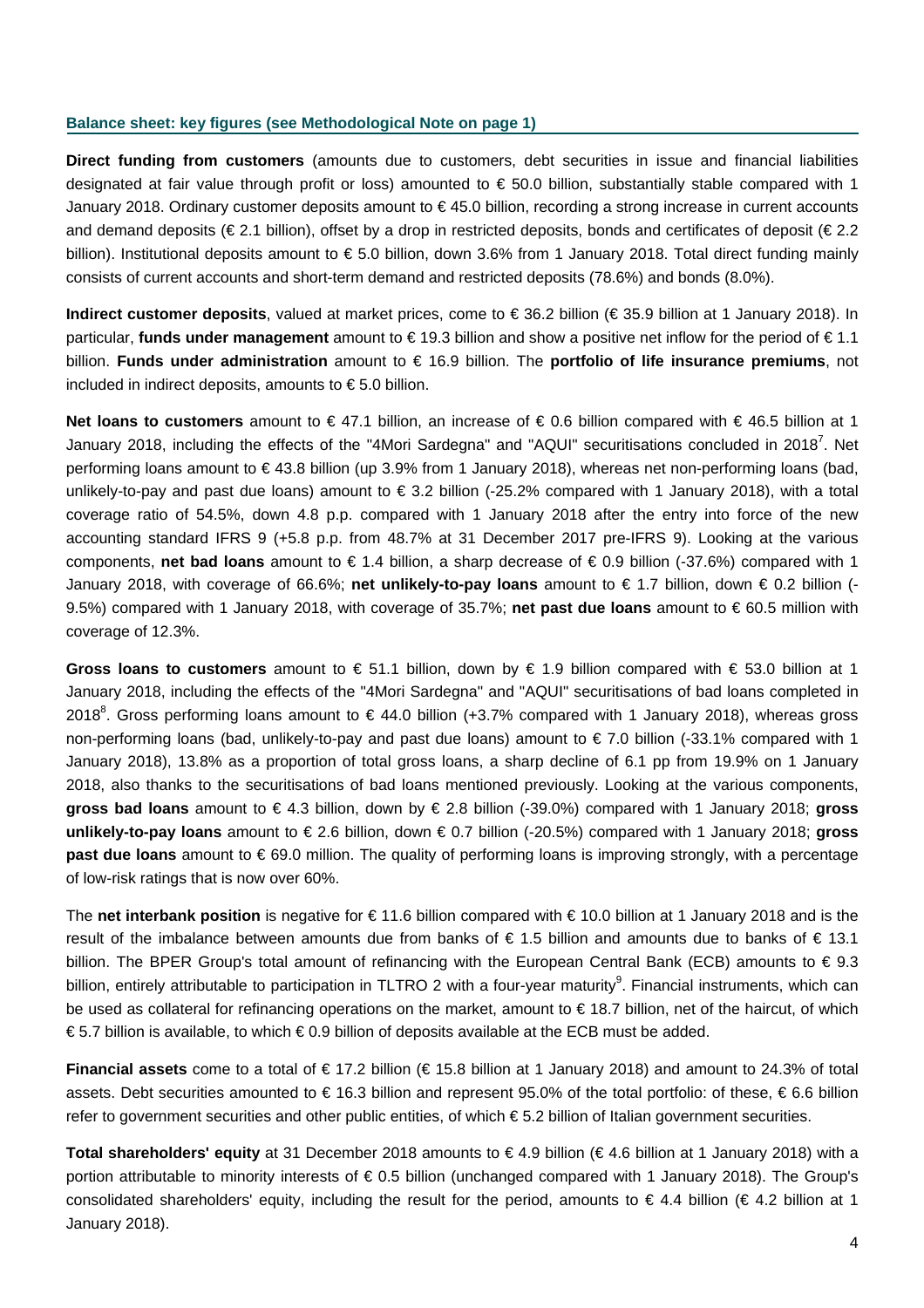The **Liquidity Coverage Ratio** (LCR) and the **Net Stable Funding Ratio** (NSFR) are both over 100%; at 31 December 2018, the LCR is 154.3%, while the NSFR is estimated to be over 100% (it was 106.7% at 30 September 2018).

#### **Capital ratios**

The capital ratios at 31 December 2018, calculated taking into account the AIRB methodology for credit risk requirements, are based on Own Funds including the portion of profit realised during the period, net of the expected dividend and applying IFRS  $9^{10}$ .

- Common Equity Tier 1 Ratio (Phased In)*<sup>11</sup>* of 14.27% (14.74% at 30 September 2018 and 13.62% at 1 January 2018). This ratio calculated on a fully phased basis*<sup>12</sup>* comes to 11.95% (12.0% at 30 September 2018 and 11.06% at 1 January 2018);
- Phased In Tier 1 ratio of 14.37% (14.84% at 30 September 2018 and 13.63% at 1 January 2018);
- Total Capital Ratio Phased In of 17.25% (17.73% at 30 September 2018 and 16.14% at 1 January 2018).

#### **Main structure data at 31 December 2018**

The Group is present in eighteen Italian regions with 1,218 bank branches (unchanged since the end of 2017), in addition to the Luxembourg office of BPER Bank Luxemburg SA.

Group employees amounted to 11,615, a decrease of 38 compared with the figure of 11,653 members of staff in service at the end of 2017.

\*\*\*\*\*\*\*\*\*\*\*\*\*\*\*\*\*\*\*\*

#### **The parent company BPER Banca**

The financial statements of the Parent Company at 31 December 2018, approved by the Board of Directors at the same time on a preliminary basis, provide the balance sheet and income statement figures shown below.

#### **Balance sheet:**

- **direct funding** of € 36.3 billion (€ 36.9 billion at 1 January 2018);
- **indirect deposits** of € 32.0 billion (€ 31.6 billion at 1 January 2018);
- **net loans to customers** amount to € 36.7 billion (€ 36.5 billion at 1 January 2018), including nonperforming loans of € 2.0 billion (€ 2.7 billion at 1 January 2018), which represent 5.5% of total net loans with coverage of 58.7%; the portion represented by bad loans amounts to  $\epsilon$  0.9 billion, representing 2.4% of total net loans, with coverage of 70.9%;
- shareholders' equity, including the result for the year, is €4.4 billion (€4.2 billion at 1 January 2018).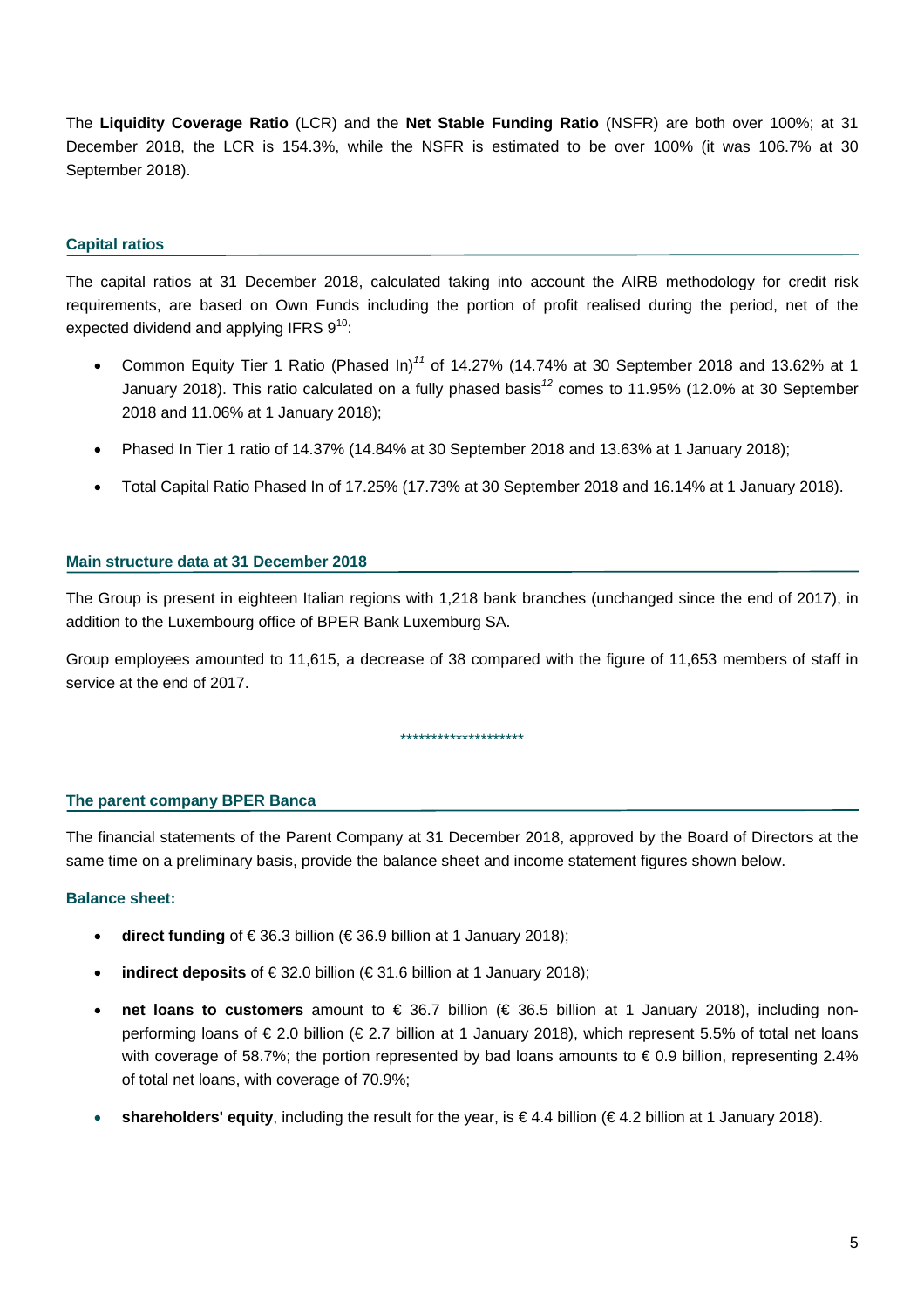#### **Income statement:**

- **net interest income** of € 773.9 million (€ 803.5 million in 2017);
- **net commission income** amount to € 590.3 million (€ 558.3 million in 2017);
- **net interest and other banking income** comes to € 1,523.8 million (€ 1,476.7 million in 2017);
- **net profit from financial activities** comes to € 1,373.7 million (€ 989.8 million in 2017);
- **operating costs**, net of operating income, amount to €1,017.7 million (€953.4 million in 2017);
- **profit from current operations before tax** is €252.9 million (€220.4 million in 2017);
- **net result for the year**, which includes positive taxes for € 53.8 million, is a profit of € 306.7 million (€ 208.8 million in 2017).

#### **Proposed allocation of BPER Banca's profit for the year**

The Board has approved the proposal for the distribution of a cash dividend of  $\epsilon$  0.13 per share for each of the 481,308,435 shares representing the share capital (net of those held in portfolio on the ex-coupon date: 455,458 at 31 December 2018, the same as today), for a maximum total amount of  $\epsilon$  62.570.096.55.

\*\*\*\*\*\*\*\*\*\*\*\*\*\*\*\*\*\*\*\*

#### **Outlook for operations**

The world economic cycle is expected to slow down in 2019, even if the picture is not the same everywhere. Lower growth rates compared with last year are expected in both the United States and Europe, and inflation is expected to stay low. In this scenario, Central Banks will probably continue to take an accommodating line, helping to keep interest rates under control.

In 2018, Italy posted a more marked economic slowdown compared with other European countries, mainly because of the deceleration in international trade, weak domestic demand and the uncertain political situation that has weighed on investment decisions; for the current year, Italian gross domestic product is expected to slow down even more.

In this context, the lending to customers is expected to increase moderately, concentrated in particular on individuals and SMEs. Net interest income is expected to grow marginally thanks to an improvement in business with customers, due to a combined spread/volume effect, as well as an increase in the financial margin, favoured on the one hand by the increased size of the portfolio in 2018 and, on the other, the containment of medium-term funding costs. Important support for revenues is expected to come from commissions, particularly from the asset management and bancassurance sector, while the core banking business should also grow marginally. Ordinary operating costs are expected to decrease following considerable efforts to streamline and rationalise the business, which will take full effect in the activities envisaged by the new three-year Business Plan due to be presented on 28 February. The cost of credit should be relatively low. All of these factors should contribute to support the Group's profitability prospects for the current year.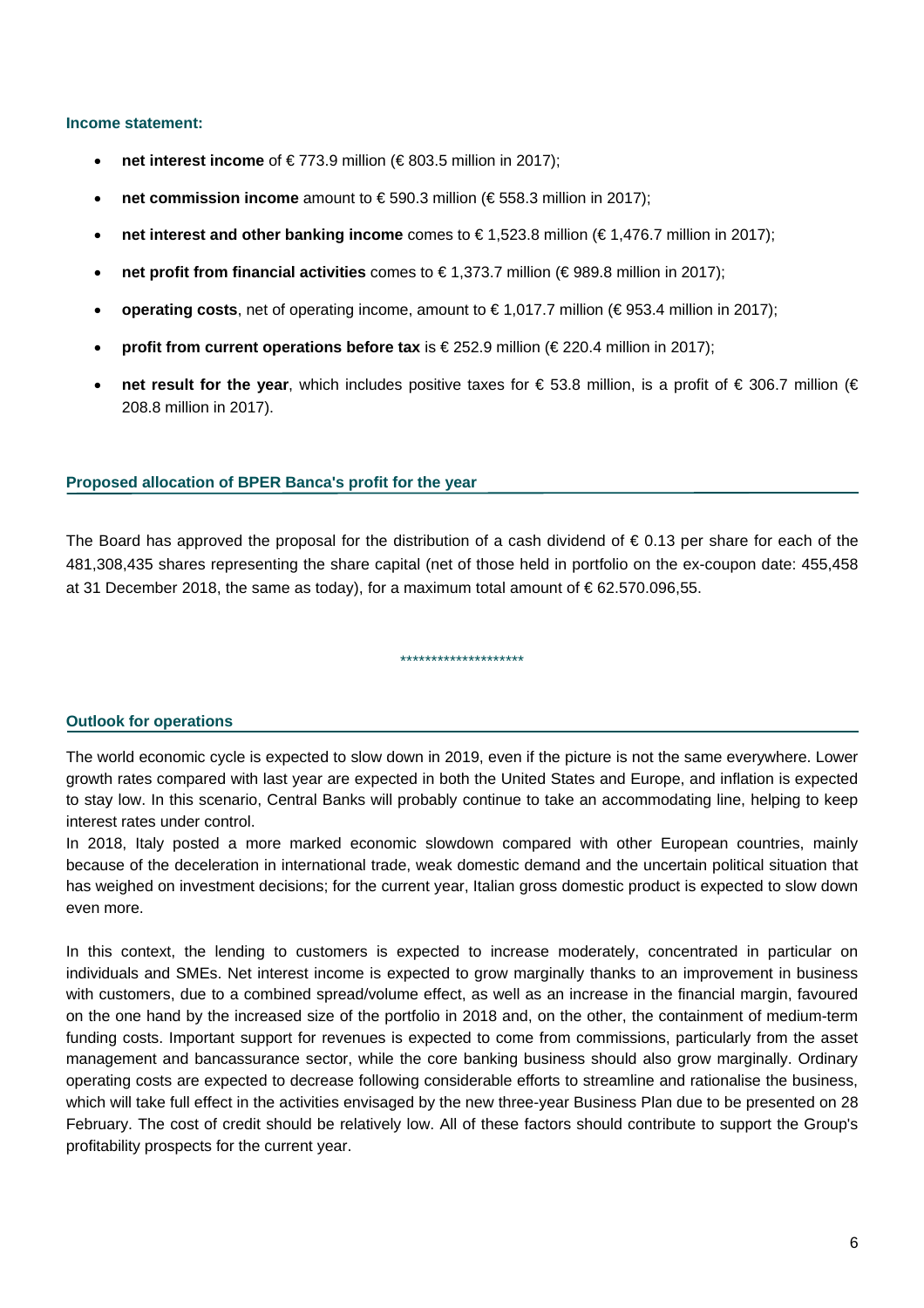Approval of BPER's draft separate and consolidated financial statements for 2018 by the Board of Directors is scheduled for 5 March 2019.

\*\*\*\*\*\*\*\*\*\*\*\*\*\*\*\*\*\*\*\*

\*\*\*\*\*\*\*\*\*\*\*\*\*\*\*\*\*\*\*\*

*Note that Deloitte & Touche SpA still have to complete their audit, after which they will issue their audit report as*  required by law on the draft separate and consolidated financial statements for the year ended 31 December 2018, *which are due to be approved by the Bank's Board of Directors scheduled on 5 March 2019.* 

*To supplement the information provided in this press release, we attach:* 

- *the consolidated balance sheet and income statement (also quarterly and reclassified) at 31 December 2018, as well as a summary of the key financial indicators;*
- *tables explaining the transition to IFRS 9;*
- *a separate balance sheet and income statement of the Parent Company at 31 December 2018.*

Modena, 8 February 2019

**The Chief Executive Officer Alessandro Vandelli** 

The Manager responsible for preparing the Company's financial reports, Marco Bonfatti, declares, pursuant to art. 154-bis, paragraph 2, of Legislative Decree no. 58/1998 (Consolidated Finance Act), that the accounting information contained in this press release agrees with the supporting documentation, books of account and accounting entries.

\*\*\*\*\*\*\*\*\*\*\*\*\*\*\*\*\*\*\*\*

Modena, 8 February 2019

**The Manager responsible for preparing the Company's financial reports** 

**Marco Bonfatti**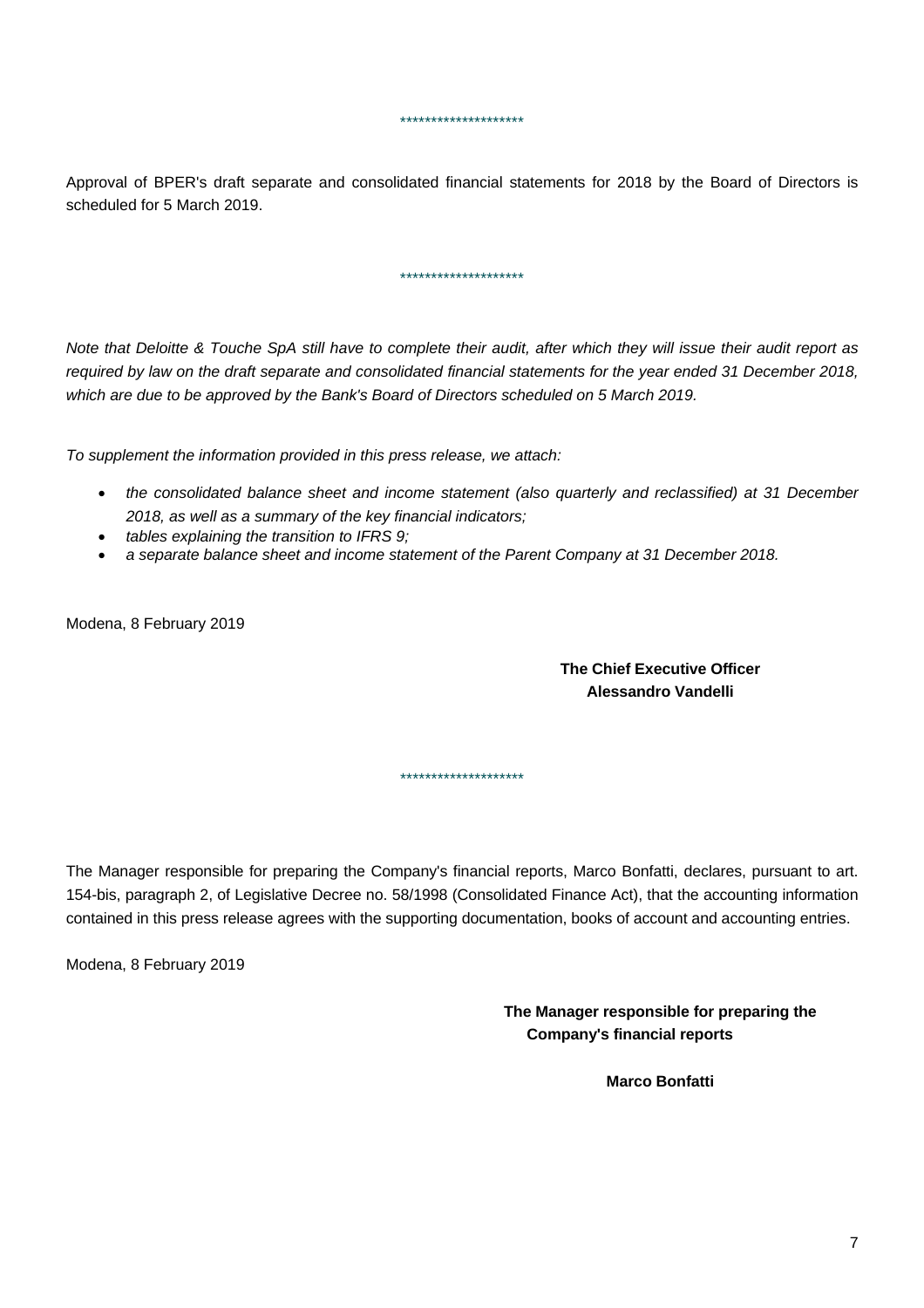\*\*\*\*\*\*\*\*\*\*\*\*\*\*\*\*\*\*\*\*\*\*\*\*\*\*\*\*\*\*\*\*\*\*\*\*\*\*\*\*\*\*\*\*\*\*\*\*\*\*\*\*\*\*\*\*\*\*\*\*\*\*\*\*\*\*\*\*\*\*\*\*\*\*\*\*\*\*\*\*\*

A conference call will be held today, **8 February 2019 at 9.30 (CET)**, to explain the consolidated results of the BPER Group at 31 December 2018. The conference call will be held in English and will be chaired by **Alessandro Vandelli, the Chief Executive Officer.** 

To join the conference call, dial one of the following telephone numbers:

**ITALY: +39 02 8020911 UK: +44 1212 818004 USA: +1 718 7058796** 

A set of slides to support the presentation will be available the same day, before the start of the presentation and the conference call, in the Investor Relations area of the Bank's websites www.bper.it and https://istituzionale.bper.it/.

\*\*\*\*\*\*\*\*\*\*\*\*\*\*\*\*\*\*\*\*\*\*\*\*\*\*\*\*\*\*\*\*\*\*\*\*\*\*\*\*\*\*\*\*\*\*\*\*\*\*\*\*\*\*\*\*\*\*\*\*\*\*\*\*\*\*\*\*\*\*\*\*\*\*\*\*\*\*\*\*\*\*

This press release is also available in the 1INFO storage device. *This is a translation into English of the original in Italian. The Italian text shall prevail over the English version.* 

*Contacts*:

**Investor Relations Manager Responsible External Relations Gilberto Borghi Marco Bonfatti Eugenio Tangerini**  Tel: 059/202 2194 Tel: 059/202 2713 Tel: 059/202 1330

gilberto.borghi@bper.it marco.bonfatti@bper.it eugenio.tangerini@bper.it

www.bper.it – https://istituzionale.bper.it/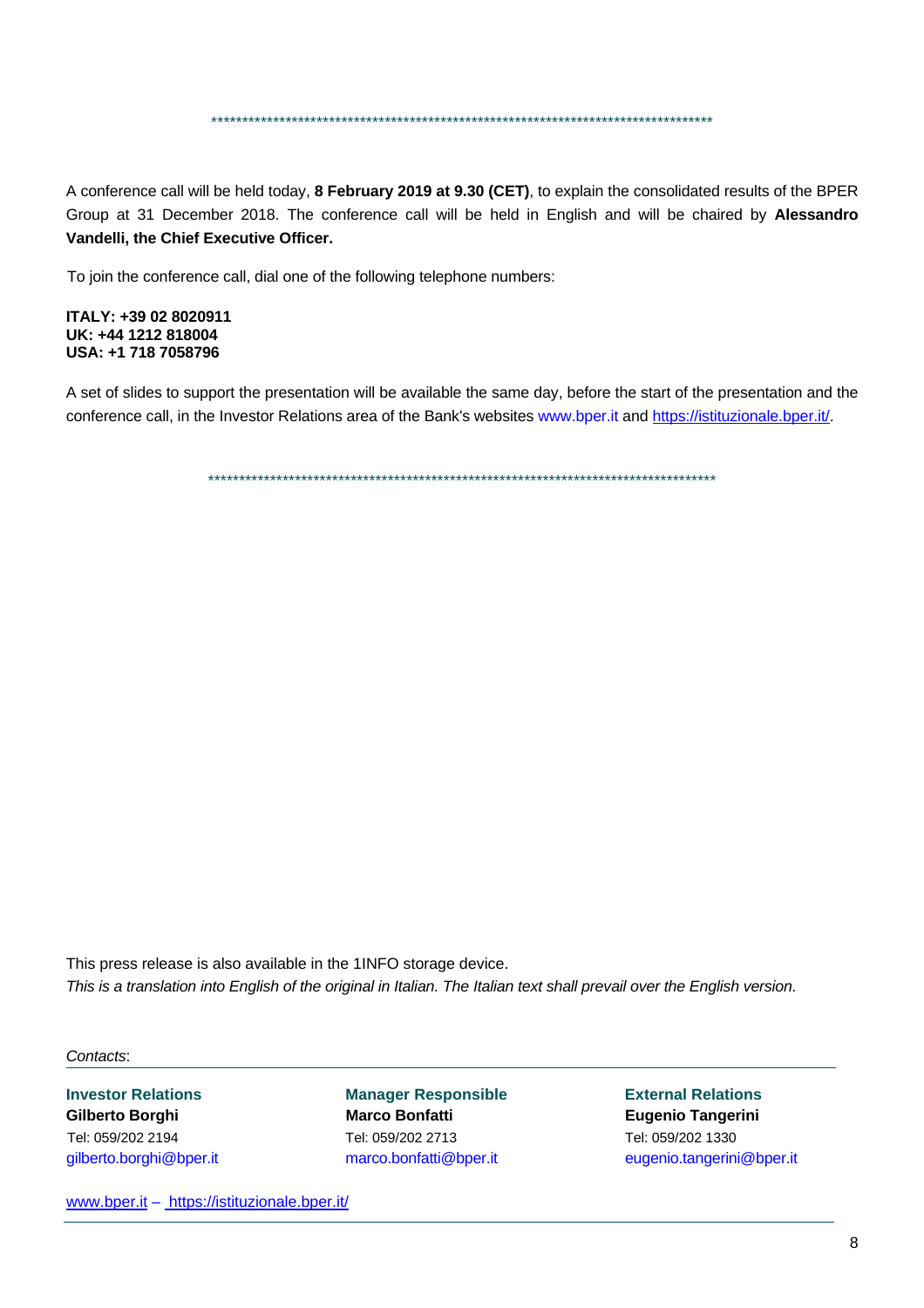#### **Footnotes**

l

Net interest income for 2018 includes the total benefit for the period deriving from participation in the Targeted Longer Term Refinancing Operations-II (TLTRO 2) equal to € 37.6 million (€ 9.3 million in the 1st quarter, € 9.4 million in the 2nd quarter, € 9.4 million in the 3rd quarter and € 9.5 million in the 4th quarter). This benefit for the whole of 2017 was € 33.7 million (€ 5.1 million in the 1st quarter, € 9.3 million in the 2nd quarter, € 9.3 million in the 3rd quarter and € 10.0 million in the 4th guarter).

<sup>5</sup> Following the application of the 5th update of Bank of Italy Circular 262/2005, net interest income at 31 December 2018 includes € 85.6 million of interest from time value on non-performing loans (€ 29.1 million in the 1st quarter, € 22.6 million in the 2nd quarter, € 20.0 million in the 3rd quarter and € 13.9 million in the 4th quarter), which in the previous year was included in "Net impairment adjustments to loans". Furthermore, application of the Circular envisages not recognising as interest income a portion of the interest on exposures classified as non-performing, relating to loans to customers that in 2018 amounted to € 9.2 million (€ 3.5 million in the 1st quarter, € 1.8 million in the 2nd quarter, € 2.5 million in the 3rd quarter and € 1.4 million in the 4th quarter). Overall, the net impact on net interest income for the entire year amounted to € 76.4 million (€ 25.6 million in the 1st quarter, € 20.8 million in the 2nd quarter, € 17.6 million in the 3rd quarter and € 12.4 million in the 4th quarter).

On 7 November, a bad loans portfolio, mainly belonging to BPER Banca, called "AQUI", was sold for a gross carrying amount of €1.9 billion to "AQUI SPV Srl", a securitisation vehicle set up pursuant to Law 130/99, in exchange for three different classes of securities for a total of €618.4 million: 1) a senior tranche, amounting to €544.7 million, corresponding to 28.7% of the gross carrying amount, to which the investment grade ratings were assigned by Moody's (Baa3) and Scope Ratings<br>(BBB-); 2) a mezzanine tranche of €62.9 million; 3) a junior

For details, see the press releases published on 22 and 29 June, 7 November and 14 December 2018.

8 For details, see the press releases published on 22 June and 29, 7 November and 14 December 2018.

<sup>9</sup> Details of the Group's participation in TLTRO 2 are as follows: €4.1 billion subscribed in June 2016, used in part to repay all of the TLTRO 1 loan; €1.0 billion at the end of December 2016 and  $\in$  4.2 billion at the end of March 2017.<br>10

<sup>10</sup> The restated figures at 1 January 2018 are respectively: Phased In CET1 ratio of 13.62%; Fully Phased CET1 ratio of more than 11.06%; Phased In Tier 1 ratio of 13.63% and Total Phased In Capital Ratio of 16.14%.<br>of 13.63% and Total Phased In Capital Ratio of 16.14%.

See Note 3.

<sup>12</sup> See Note 2

The Texas ratio is defined as gross NPE/(tangible net equity + provisions).

The Texas Tano is defined as gross in Equity Tier 1 ratio is estimated taking into account the expected absorption of deferred tax assets relating to first-time adoption of  $2$  The Fully Phased Common Equity Tier 1 ratio i IFRS9

<sup>3</sup> Reg. 2395/2017 "Transitional provisions for mitigating the impact of the introduction of IFRS 9 on own funds" introduced the transitional regime (the so-called "phased-in") for the impact of IFRS 9 on own funds, giving banks a chance to spread the effect on own funds over a period of 5 years (from March 2018 to December 2022), sterilizing the impact in CET1 by applying decreasing percentages over time. The BPER Banca Group has chosen to adopt the so-called "static approach" to be applied to the impact resulting from comparison between the IAS 39 adjustments at 31/12/2017 and the IFRS 9 adjustments at 1/1/2018.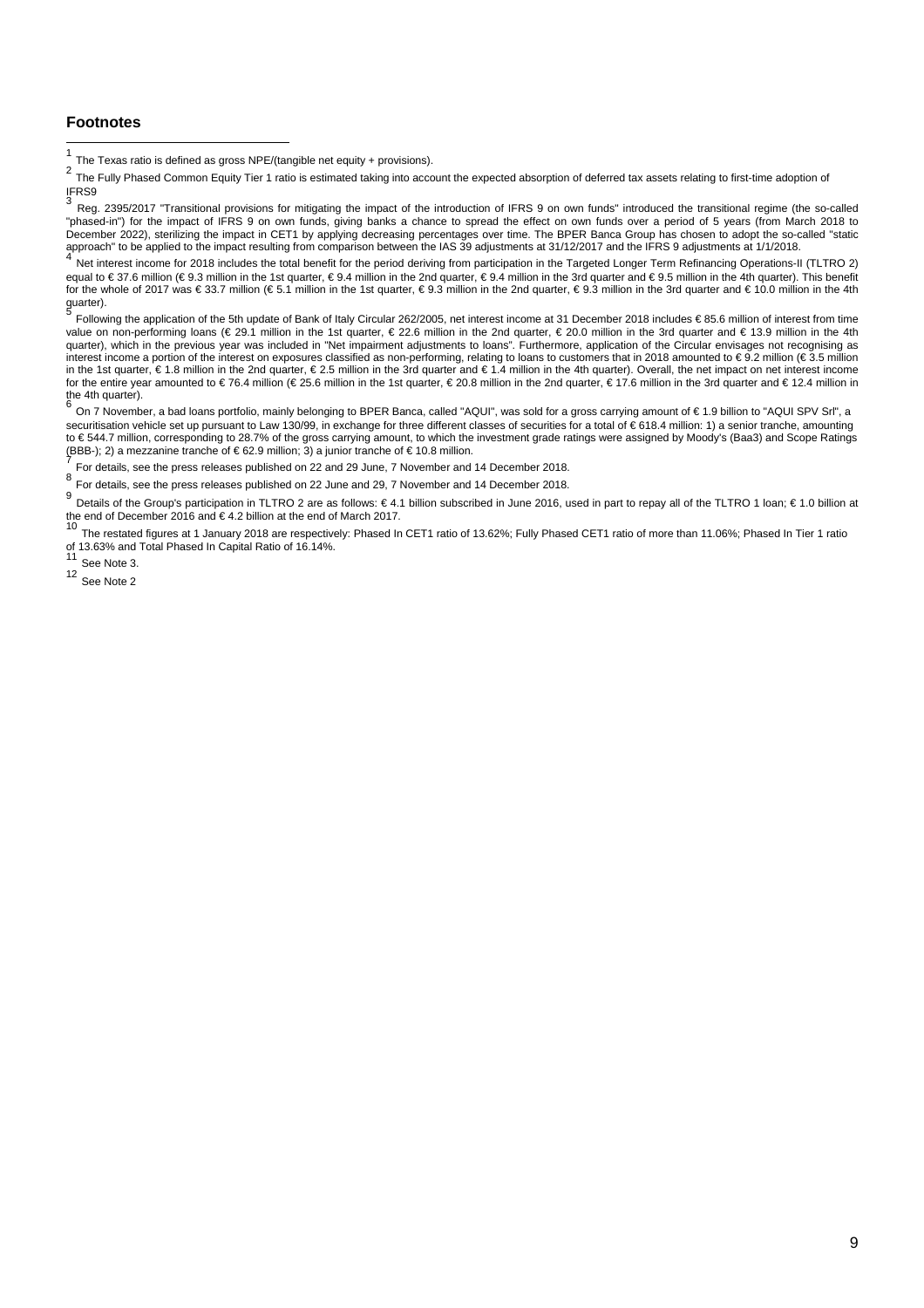#### **BPER: Gruppo**

### Reclassified financial statement as at 31 December 2018

For greater clarity in the presentation of the results for the period, the accounting schedules envisaged by the 5th update of Bank of Italy Circular no. 262/2005 have been reclassified. In the balance sheet:

- Debt securities valued at amortised cost (caption 40 "Financial assets valued at amortised cost") have been reclassified under caption "Financial assets".
- "Other assets" include captions 110 "Tax assets", 120 "Non current assets and disposal groups classified as held for sale" and 130 "Other assets";
- "Other liabilities and shareholders' equity" include captions 60 "Tax liabilities", 80 "Other liabilities", and 90 " Provision for termination indemnities" and 100 "Provisions for risks and charges".

In the income statement:

- "Net result from financial activities" includes captions 80, 90, 100 and 110 in the standard reporting format;
- Indirect tax recoveries, allocated for accounting purposes to caption 230 "Other operating charges/income", have been reclassified as a reduction in the related costs under "Other administrative expenses" (Euro 126,014 thousand at 31 December 2018 and Euro 126,175 thousand at 31 December 2017);
- "Net provisions for risks and charges" include Euro 17,400 thousand relating to the valuation of the profit-sharing clause in the contract for the acquisition of Nuova Carife, allocated to caption 230 "Other operating charges/income" in the accounting schedule;
- "Net adjustments to property, plant and equipment and intangible assets" include captions 210 and 220 in the standard reporting format;
- "Gains (losses) on equity investments, disposal of investments and adjustments to goodwill" include captions 250, 270 and 280 in the reporting format;
- "Contributions to the DGS, SRF and IDGF-VS funds" has been shown separately from the specific accounting technical forms to give a better and clearer representation, as well as to leave the "Other administrative costs" as a better reflection of the trend in the Group's operating costs. In particular, at 31 December 2018, this caption represents the component allocated for accounting purposes to administrative costs in relation to:
	- o the 2018 contribution to the SRF (European Single Resolution Fund) for Euro 20,347 thousand;
	- o additional contribution requested by the SRF (European Single Resolution Fund) for 2016 from Italian banks for Euro 8,593 thousand;
	- o the 2018 contribution to the DGS (Deposit Guarantee Schemes) of Euro 23,385 thousand.

In the comparative figures at 31 December 2017, the "Net impairment adjustments to other financial assets" have been reclassified to "Net provisions for risks and charges" to comply with the 5th update of Bank of Italy Circular no. 262/2005.

### <span id="page-9-0"></span>Pro-forma reclassified accounting schedules as at 31 December 2018

The income statement is also presented in a pro-forma version, in which the effects deriving from application of IFRS 9 have been reallocated to the various captions according to the instructions in the 4th update of Circular no. 262/2005, to allow a homogeneous comparison with the results of the previous year.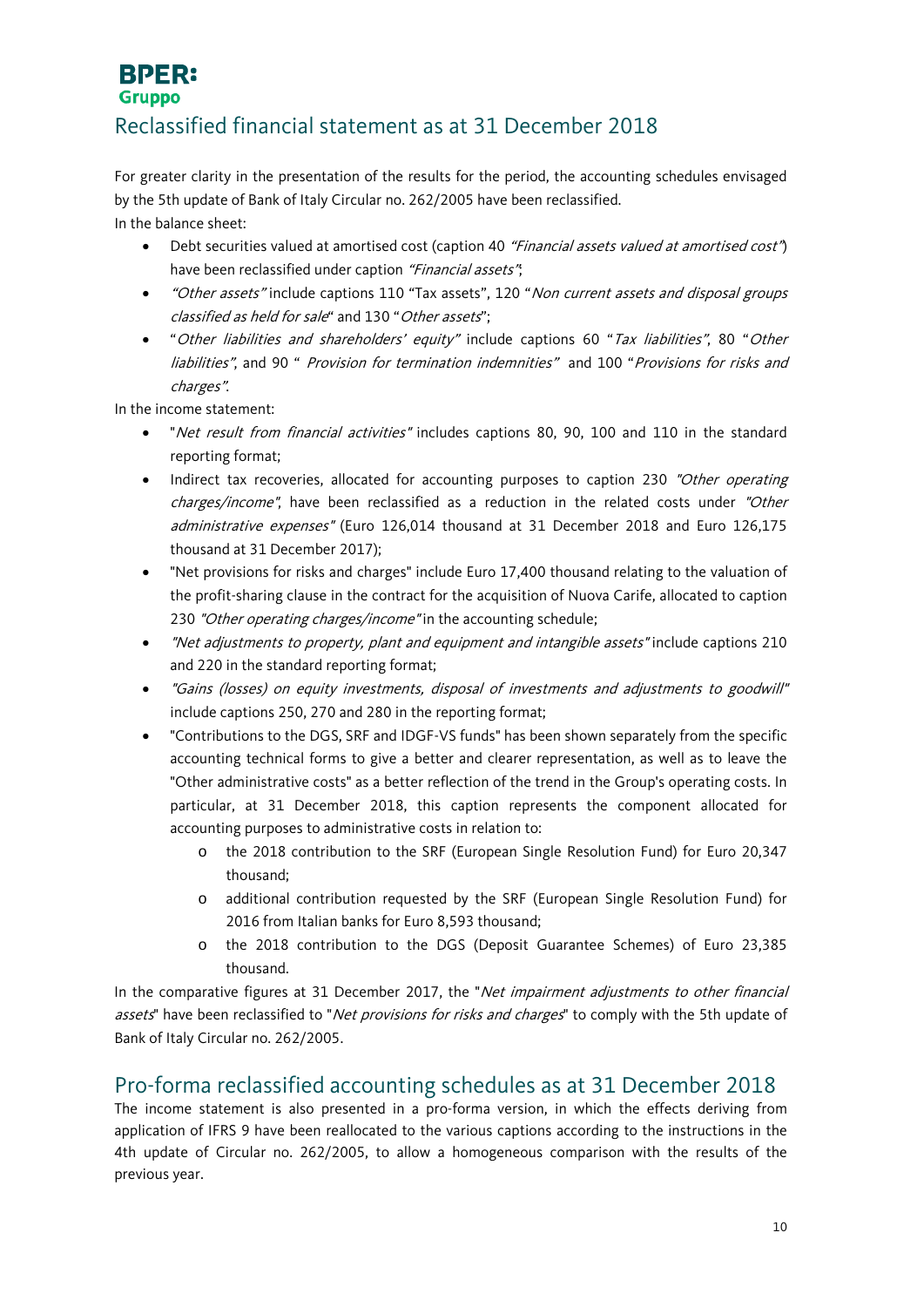

## Reclassified consolidated balance sheet as at al 31 December 2018

|                                                                                                |            |            |            |                                     | (in thousands) |
|------------------------------------------------------------------------------------------------|------------|------------|------------|-------------------------------------|----------------|
| <b>Assets</b>                                                                                  | 31.12.2018 | 01.01.2018 | 31.12.2017 | Change<br>31.12.2018-<br>01.01.2018 | Change<br>%    |
| Cash and cash equivalents                                                                      | 459,782    | 420,299    | 420,299    | 39,483                              | 9.39           |
| Financial assets                                                                               | 17,152,084 | 15,799,267 | 15,661,977 | 1,352,817                           | 8.56           |
| a) Financial assets held for trading                                                           | 247,219    | 414,294    | 414,294    | (167, 075)                          | $-40.33$       |
| b) Financial assets designated at fair value<br>c) Other financial assets mandatorily measured | 218,662    | 223,192    | 223,192    | (4,530)                             | $-2.03$        |
| at fair value through profit or loss<br>d) Financial assets measured at fair value             | 662,744    | 655,596    | 689,115    | 7,148                               | 1.09           |
| through other comprehensive income                                                             | 8,560,568  | 13,547,372 | 13,395,435 | (4,986,804)                         | $-36.81$       |
| e) Debt securities valued at amortised cost                                                    | 7,462,891  | 958,813    | 939,941    | 6,504,078                           | 678.35         |
| - banks                                                                                        | 1,766,169  | 196,713    | 193,334    | 1,569,456                           | 797.84         |
| - customers                                                                                    | 5,696,722  | 762,100    | 746,607    | 4,934,622                           | 647.50         |
| Loans                                                                                          | 48,594,875 | 49,472,225 | 50,624,967 | (877, 350)                          | $-1.77$        |
| a) Loans to banks                                                                              | 1,540,509  | 3,000,199  | 3,012,515  | (1,459,690)                         | $-48.65$       |
| b) Loans to customers<br>c) Financial assets at fair value through other                       | 47,050,942 | 46,468,704 | 47,609,130 | 582,238                             | 1.25           |
| comprehensive income                                                                           | 3,424      | 3,322      | 3,322      | 102                                 | 3.07           |
| Hedging derivatives                                                                            | 35,564     | 54,061     | 54,061     | (18, 497)                           | $-34.22$       |
| Equity investments                                                                             | 446.049    | 454,367    | 454,367    | (8,318)                             | $-1.83$        |
| Property, plant and equipment                                                                  | 1,063,273  | 1,063,483  | 1,063,483  | (210)                               | $-0.02$        |
| Intangible assets                                                                              | 445,689    | 506,627    | 506,627    | (60, 938)                           | $-12.03$       |
| - of which: goodwill                                                                           | 264,740    | 327,084    | 327,084    | (62, 344)                           | $-19.06$       |
| Other assets                                                                                   | 2,437,451  | 2,550,510  | 2,553,026  | (113,059)                           | $-4.43$        |
| <b>Total assets</b>                                                                            | 70,634,767 | 70,320,839 | 71,338,807 | 313,928                             | 0.45           |

|                                                                         |            |            |            |                                     | (in thousands) |
|-------------------------------------------------------------------------|------------|------------|------------|-------------------------------------|----------------|
| Liabilities and shareholders' equity                                    | 31.12.2018 | 01.01.2018 | 31.12.2017 | Change<br>31.12.2018-<br>01.01.2018 | Change<br>%    |
| Due to banks                                                            | 13,126,248 | 12,984,226 | 12,984,226 | 142,022                             | 1.09           |
| Direct deposits                                                         | 49,996,419 | 50,246,932 | 50,246,417 | (250, 513)                          | $-0.50$        |
| a) Due to customers                                                     | 44,594,863 | 42,694,078 | 42,694,078 | 1,900,785                           | 4.45           |
| b) Debt securities issued                                               | 5,401,556  | 7,552,854  | 7,552,339  | (2, 151, 298)                       | $-28.48$       |
| Financial liabilities held for trading                                  | 143,824    | 170,046    | 170,046    | (26, 222)                           | $-15.42$       |
| Hedging derivatives                                                     | 92,374     | 23,795     | 23,795     | 68,579                              | 288.21         |
| Other liabilities                                                       | 2,379,334  | 2,262,970  | 2,197,592  | 116,364                             | 5.14           |
| Minority interests<br>Shareholders' equity pertaining the Parent        | 507,457    | 451,825    | 653,010    | 55,632                              | 12.31          |
| Company                                                                 | 4,389,111  | 4,181,045  | 5,063,721  | 208,066                             | 4.98           |
| a) Valuation reserves                                                   | 949        | 204,422    | 75,089     | (203, 473)                          | $-99.54$       |
| b) Reserves                                                             | 1,619,469  | 1,433,445  | 2,445,454  | 186,024                             | 12.98          |
| c) Share premium reserve                                                | 930,073    | 930,073    | 930,073    |                                     |                |
| d) Share capital                                                        | 1,443,925  | 1,443,925  | 1,443,925  |                                     |                |
| e) Treasury shares<br>f) Profit (Loss) for the period pertaining to the | (7, 258)   | (7, 258)   | (7, 258)   |                                     |                |
| Parent Company                                                          | 401,953    | 176,438    | 176,438    | 225,515                             | 127.82         |
| Total liabilities and shareholder's equity                              | 70,634,767 | 70,320,839 | 71,338,807 | 313,928                             | 0.45           |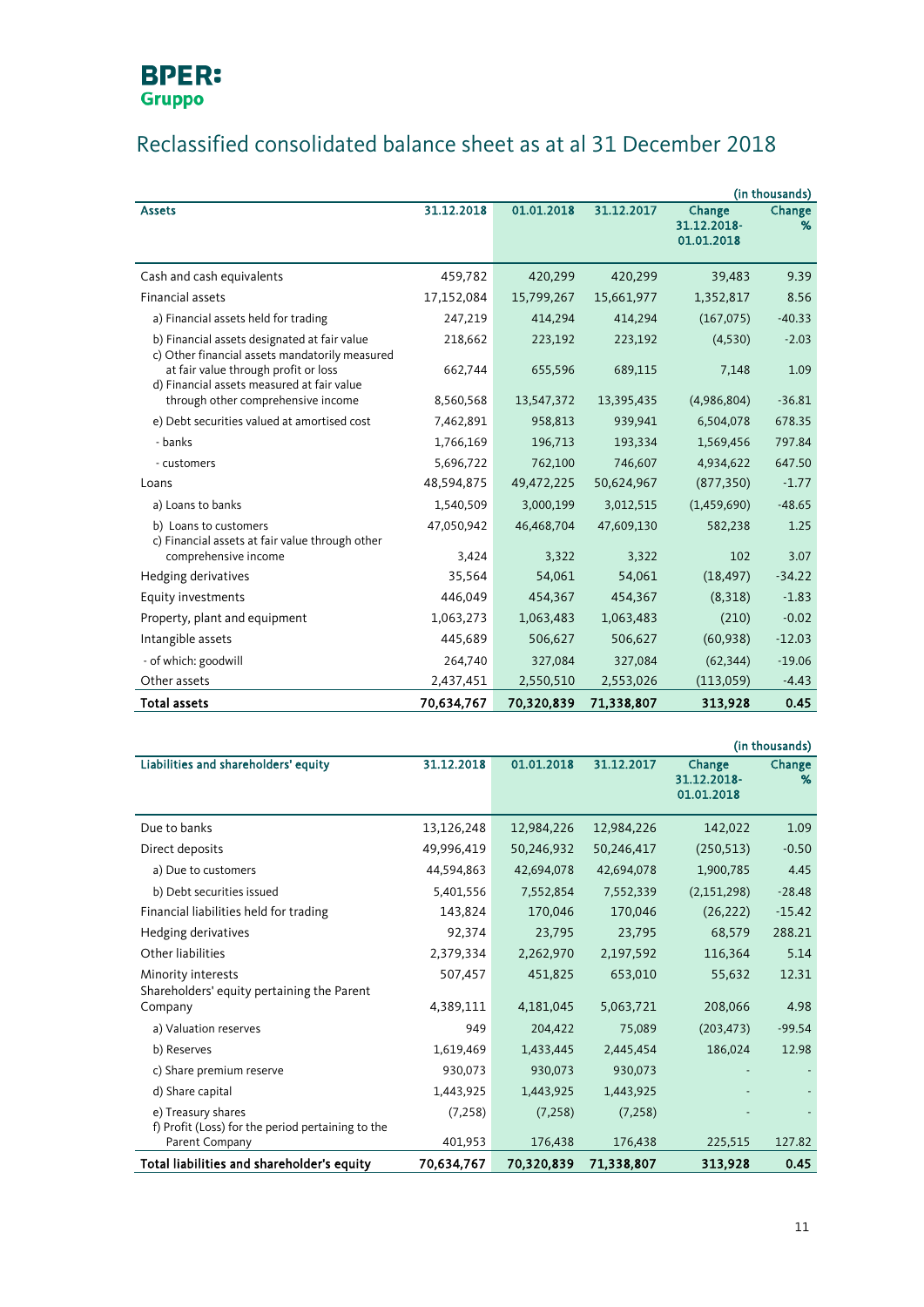## Reclassified consolidated income statement as at 31 December 2018

|                 |                                                                                |               |               |            | (in thousands) |
|-----------------|--------------------------------------------------------------------------------|---------------|---------------|------------|----------------|
| <b>Captions</b> |                                                                                | 31.12.2018    | 31.12.2017    | Change     | Change %       |
| $10 + 20$       | Net interest income                                                            | 1,122,437     | 1,124,479     | (2,042)    | $-0.18$        |
| $40 + 50$       | Net commission income                                                          | 776,265       | 740,628       | 35,637     | 4.81           |
| 70              | <b>Dividends</b>                                                               | 34,339        | 12,416        | 21,923     | 176.57         |
| 80+90+100+110   | Net trading income                                                             | 104,022       | 103,134       | 888        | 0.86           |
| 230 $(*)$       | Other operating charges/income                                                 | 44,209        | 58,190        | (13,981)   | $-24.03$       |
|                 | Operating income                                                               | 2,081,272     | 2,038,847     | 42,425     | 2.08           |
| 190a)           | Payroll                                                                        | (821, 494)    | (783, 478)    | (38,016)   | 4.85           |
| 190 b) (*) (**) | Other administrative costs                                                     | (442, 431)    | (425, 611)    | (16, 820)  | 3.95           |
|                 | Net adjustments to property, plant,                                            |               |               |            |                |
| 210+220         | equipment and intangible assets                                                | (118,939)     | (87, 429)     | (31,510)   | 36.04          |
|                 | <b>Operating costs</b>                                                         | (1, 382, 864) | (1, 296, 518) | (86, 346)  | 6.66           |
|                 | Net operating income                                                           | 698,408       | 742,329       | (43, 921)  | $-5.92$        |
| 130a)           | Net impairment adjustments to financial<br>assets at amortised cost            | (225, 772)    | (535, 975)    | 310,203    | $-57.88$       |
|                 | Net impairment adjustments to Finacial                                         |               |               |            |                |
| 130 b)          | assets at fair value                                                           | 2,066         | (104, 628)    | 106,694    | $-101.97$      |
| 140             | Profit/loss from contract changes without                                      |               |               |            |                |
|                 | derecognition                                                                  | (2,956)       |               | (2,956)    | n.s.           |
|                 | Net impairment adjustments to credit<br>risk                                   | (226, 662)    | (640, 603)    | 413.941    | $-64.62$       |
|                 |                                                                                |               |               |            |                |
| 200             | Net provisions for risks and charges                                           | (25, 194)     | (45, 891)     | 20,697     | $-45.10$       |
| ###             | Contributions to SRF, DGS, IDGF - VS                                           | (52, 325)     | (37, 721)     | (14,604)   | 38.72          |
| 250+270+280     | Gains (Losses) on disposal of investments<br>and impairment losses on goodwill | (48, 701)     | (9,886)       | (38, 815)  | 392.63         |
| ###             | Gain on a bargain purchase                                                     |               | 190,892       | (190, 892) | $-100.00$      |
| 290             | Profit from current operations before                                          |               |               |            |                |
|                 | tax<br>Income taxes on current operations for                                  | 345,526       | 199,120       | 146,406    | 73.53          |
| 300             | the period                                                                     | 100,264       | (22, 238)     | 122,502    | $-550.87$      |
| 330             | Profit (Loss) for the period                                                   | 445,790       | 176,882       | 268,908    | 152.03         |
|                 | Profit (Loss) for the period pertaining to                                     |               |               |            |                |
| 340             | minority interests                                                             | (43, 837)     | (444)         | (43, 393)  |                |
| 350             | Profit (Loss) for the period pertaining                                        |               |               |            |                |
|                 | to the Parent Company                                                          | 401,953       | 176,438       | 225,515    | 127.82         |
|                 |                                                                                |               |               |            |                |
|                 | Captions net of:                                                               |               |               |            |                |
| $(*)$           | Recovery of indirect taxes                                                     | 126,014       | 126,175       | (161)      | $-0.13$        |
| $(**)$          | Contributions to SRF, DGS, IDGF - VS                                           | (52, 325)     | (37, 721)     | (14, 604)  | 38.72          |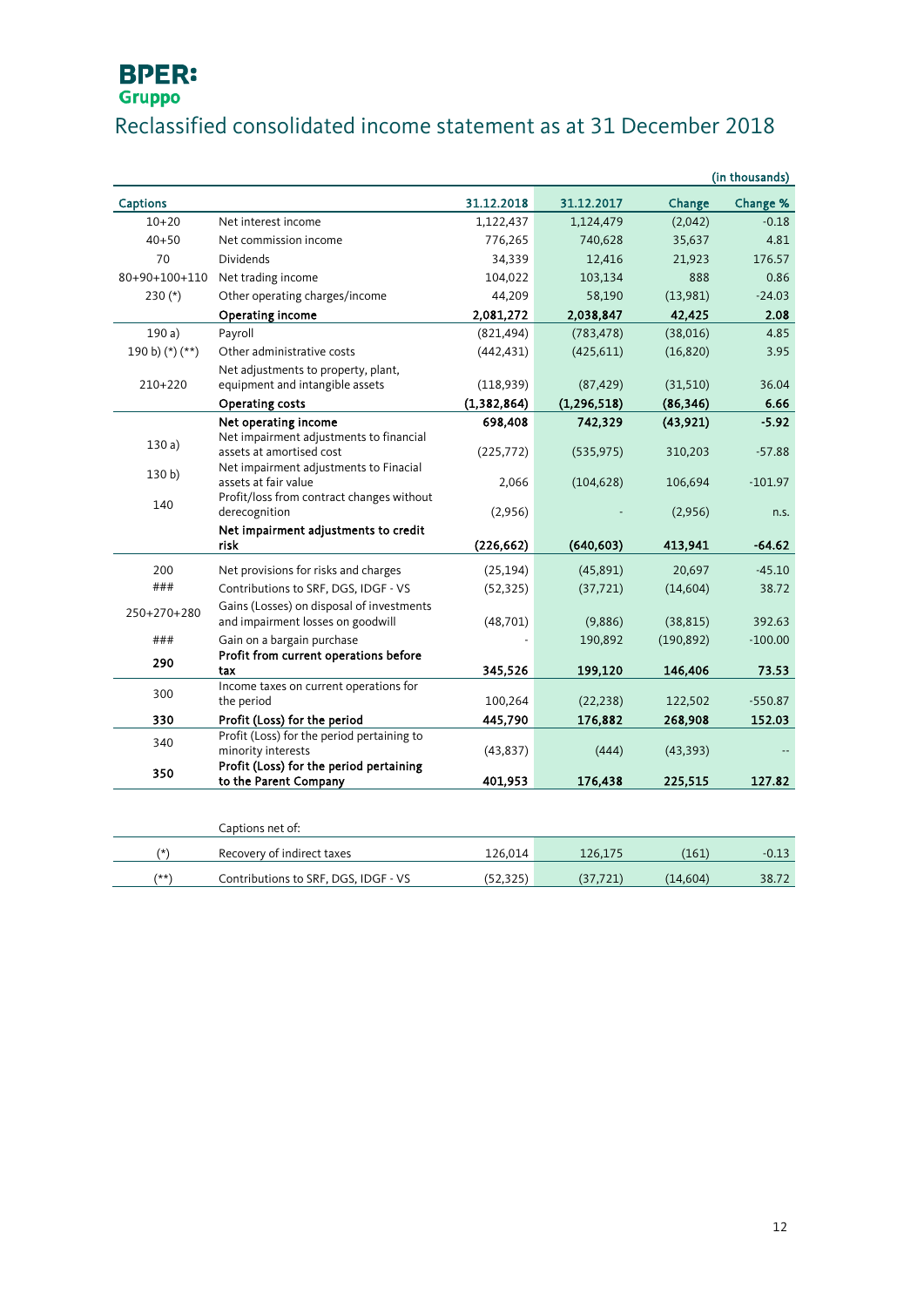### Reclassified consolidated income statement by quarter as at 31 December 2018

|                     |                                                                 |                |                |                |                |                          |                |                | (in thousands) |
|---------------------|-----------------------------------------------------------------|----------------|----------------|----------------|----------------|--------------------------|----------------|----------------|----------------|
| <b>Captions</b>     |                                                                 | 1st<br>quarter | 2nd<br>quarter | 3rd<br>quarter | 4th<br>quarter | 1st<br>quarter           | 2nd<br>quarter | 3rd<br>quarter | 4th<br>quarter |
|                     |                                                                 | 2018           | 2018           | 2018           | 2018           | 2017                     | 2017           | 2017           | 2017           |
|                     |                                                                 |                |                |                |                |                          |                |                |                |
| $10 + 20$           | Net interest income                                             | 293,234        | 280,268        | 276,590        | 272,345        | 288,114                  | 282,005        | 280,218        | 274,142        |
| $40 + 50$           | Net commission income                                           | 198,120        | 190,936        | 188,025        | 199,184        | 177,373                  | 181,851        | 184,802        | 196,602        |
| 70                  | Dividends                                                       | 584            | 12,877         | 325            | 20,553         | 312                      | 10,812         | 507            | 785            |
| 80+90+100+110       | Net trading income                                              | 153,634        | 16,431         | 20,879         | (86, 922)      | 24,664                   | 25,869         | 20,489         | 32,112         |
| $230(*)$            | Other operating                                                 |                |                |                |                |                          |                |                |                |
|                     | charges/income                                                  | 11,485         | 8,174          | 10,998         | 13,552         | 10,310                   | 14,298         | 23,565         | 10,017         |
|                     | Operating income                                                | 657,057        | 508,686        | 496,817        | 418,712        | 500,773                  | 514,835        | 509,581        | 513,658        |
| 190a)               | Payroll                                                         | (207, 534)     | (212,900)      | (194, 553)     | (206, 507)     | (194, 125)               | (191, 551)     | (191, 656)     | (206, 146)     |
| 190 b) $(*)$ $(**)$ | Other administrative costs                                      | (102, 285)     | (109, 981)     | (104, 323)     | (125, 842)     | (96, 628)                | (104, 864)     | (107, 465)     | (116, 654)     |
| 210+220             | Net adjustments to property,<br>plant and equipment and         |                |                |                |                |                          |                |                |                |
|                     | intangible assets                                               | (21, 339)      | (34,986)       | (22, 933)      | (39,681)       | (18, 685)                | (22, 012)      | (20, 653)      | (26,079)       |
|                     | <b>Operating costs</b>                                          | (331, 158)     | (357, 867)     | (321, 809)     | (372,030)      | (309, 438)               | (318, 427)     | (319, 774)     | (348, 879)     |
|                     | Net operating income                                            | 325,899        | 150,819        | 175,008        | 46,682         | 191,335                  | 196,408        | 189,807        | 164,779        |
|                     | Net impairment adjustments to                                   |                |                |                |                |                          |                |                |                |
| 130a)               | financial assets at amortised                                   |                |                |                |                |                          |                |                |                |
|                     | cost                                                            | (26, 141)      | (58, 793)      | (70, 272)      | (70, 566)      | (133, 573)               | (189, 659)     | (89, 722)      | (123, 021)     |
| 130 <sub>b</sub>    | Net impairment adjustments to<br>financial assets at fair value | 1,763          | 141            | 150            | 12             |                          |                |                |                |
|                     | Profit/loss from contract                                       |                |                |                |                | (17, 381)                | (54, 236)      | (29, 383)      | (3,628)        |
| 140                 | modifications without                                           |                |                |                |                |                          |                |                |                |
|                     | derecognition                                                   |                | (1, 183)       | (1, 536)       | (237)          |                          |                |                |                |
|                     | Net impairment adjustments                                      |                |                |                |                |                          |                |                |                |
|                     | to credit risk                                                  | (24, 378)      | (59, 835)      | (71, 658)      | (70, 791)      | (150, 954)               | (243, 895)     | (119, 105)     | (126, 649)     |
| 200                 | Net provisions for risks and<br>charges                         | (11,663)       |                | (12,091)       | 23,936         | (1,014)                  | (4, 154)       | (2,822)        | (37, 901)      |
|                     | Contributions to SRF, DGS,                                      |                | (25, 376)      |                |                |                          |                |                |                |
| ###                 | <b>IDGF - VS</b>                                                | (20, 282)      | (8,670)        | (23, 448)      | 75             | (18,061)                 | 2,114          | (20, 205)      | (1, 569)       |
|                     | Gains (Losses) on disposal of                                   |                |                |                |                |                          |                |                |                |
| 250+270+280         | investments and impairment                                      |                |                |                |                |                          |                |                |                |
|                     | losses on goodwill                                              | 2,827          | 2,591          | 3,535          | (57, 654)      | 3,705                    | 2,843          | 4,885          | (21, 319)      |
| ###                 | Gain on a bargain purchase                                      |                |                |                |                | $\overline{\phantom{a}}$ | 130,722        |                | 60,170         |
| 290                 | <b>Profit from current</b><br>operations before tax             | 272,403        | 59,529         | 71,346         | (57, 752)      | 25,011                   | 84,038         | 52,560         | 37,511         |
|                     | Income taxes on current                                         |                |                |                |                |                          |                |                |                |
| 300                 | operations                                                      | (6,918)        | (2,850)        | (14, 206)      | 124,238        | (7, 743)                 | 17,926         | (23, 696)      | (8, 725)       |
| 330                 | Profit (Loss) for the period                                    | 265,485        | 56,679         | 57,140         | 66,486         | 17,268                   | 101,964        | 28,864         | 28,786         |
| 340                 | Profit (loss) for the period                                    |                |                |                |                |                          |                |                |                |
|                     | pertaining to minority interests                                | (14, 462)      | 183            | (6,899)        | (22, 659)      | (2,710)                  | 2,540          | 1,032          | (1,306)        |
|                     | Profit (Loss) for the period                                    |                |                |                |                |                          |                |                |                |
| 350                 | pertaining to<br>the Parent Company                             | 251,023        | 56,862         | 50,241         | 43,827         | 14,558                   | 104,504        | 29,896         | 27,480         |
|                     |                                                                 |                |                |                |                |                          |                |                |                |
|                     |                                                                 |                |                |                |                |                          |                |                |                |
|                     | Captions net of:                                                |                |                |                |                |                          |                |                |                |
| $(*)$               | Recovery of indirect taxes                                      | 31,823         | 31,629         | 31,522         | 31,040         | 29,981                   | 31,001         | 31,382         | 33,811         |
|                     | Contributions to SRF, DGS,                                      |                |                |                |                |                          |                |                |                |
| $(**)$              | <b>IDGF - VS</b>                                                | (20, 282)      | (8,670)        | (23, 448)      | 75             | (18,061)                 | 2,114          | (20, 205)      | (1, 569)       |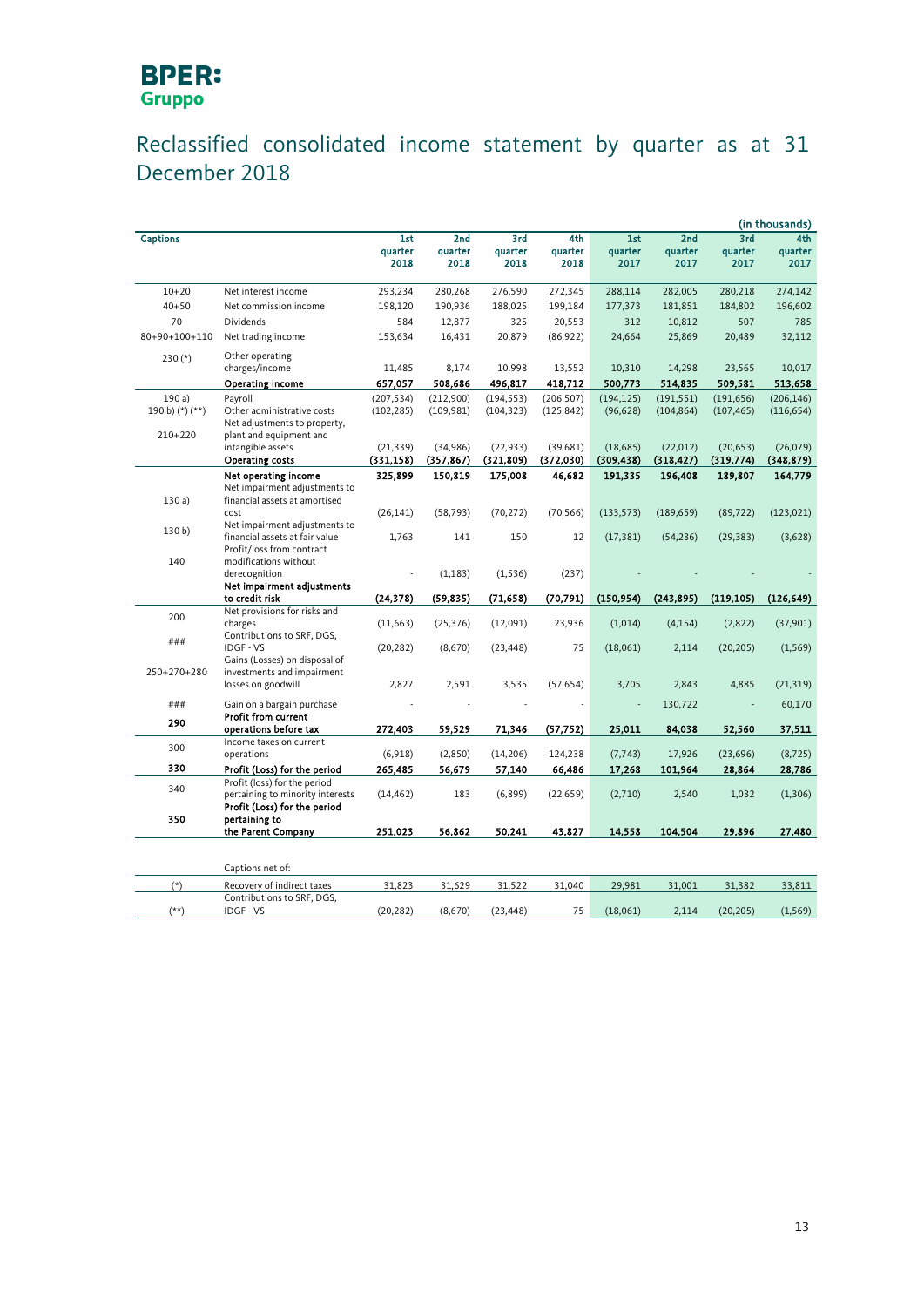### Reclassified consolidated income statement pro-forma as at 31 December 2018

|                 |                                                     |               |                                |                         |               |            | (in thousands) |
|-----------------|-----------------------------------------------------|---------------|--------------------------------|-------------------------|---------------|------------|----------------|
| <b>Captions</b> |                                                     | 31.12.2018    | Pro-forma<br>reclassifications | 31.12.2018<br>pro-forma | 31.12.2017    | Change     | Change<br>%    |
| $10 + 20$       | Net interest income                                 | 1,122,437     | (76, 367)                      | 1,046,070               | 1,124,479     | (78, 409)  | $-6.97$        |
| $40 + 50$       | Net commission income                               | 776,265       |                                | 776,265                 | 740,628       | 35,637     | 4.81           |
| 70              | Dividends                                           | 34,339        |                                | 34,339                  | 12,416        | 21,923     | 176.57         |
| 80+90+100+110   | Net trading income                                  | 104,022       |                                | 104,022                 | 103,134       | 888        | 0.86           |
| 230             | Other operating                                     |               |                                |                         |               |            |                |
|                 | charges/income                                      | 44,209        |                                | 44,209                  | 58,190        | (13,981)   | $-24.03$       |
|                 | Operating income                                    | 2,081,272     | (76, 367)                      | 2,004,905               | 2,038,847     | (33, 942)  | $-1.66$        |
| 190a)           | Payroll                                             | (821, 494)    |                                | (821, 494)              | (783, 478)    | (38,016)   | 4.85           |
| 190 b           | Other administrative costs                          | (442, 431)    |                                | (442, 431)              | (425, 611)    | (16, 820)  | 3.95           |
|                 | Net adjustments to property,                        |               |                                |                         |               |            |                |
| 210+220         | plant and equipment and                             |               |                                |                         |               |            |                |
|                 | intangible assets                                   | (118,939)     |                                | (118,939)               | (87, 429)     | (31,510)   | 36.04          |
|                 | Operating costs                                     | (1, 382, 864) |                                | (1, 382, 864)           | (1, 296, 518) | (86, 346)  | 6.66           |
|                 | Net operating income                                | 698,408       | (76, 367)                      | 622,041                 | 742,329       | (120, 288) | $-16.20$       |
|                 | Net impairment adjustments                          |               |                                |                         |               |            |                |
| 130a            | to financial assets at amortised                    |               |                                |                         |               |            |                |
|                 | cost<br>Net impairment adjustments                  | (225, 772)    | 73,411                         | (152, 361)              | (535, 975)    | 383,614    | $-71.57$       |
| 130 b)          | to financial assets at fair value                   | 2,066         |                                | 2,066                   | (104, 628)    | 106,694    | $-101.97$      |
|                 | Net impairment adjustments                          |               |                                |                         |               |            |                |
| ###             | to other financial assets                           |               | 16,197                         | 16,197                  | (15, 313)     | 31,510     | $-205.77$      |
|                 | Profit/loss from contract                           |               |                                |                         |               |            |                |
| 140)            | modifications without                               |               |                                |                         |               |            |                |
|                 | derecognition                                       | (2,956)       | 2,956                          |                         |               |            | n.s.           |
|                 | Net impairment adjustments                          |               |                                |                         |               |            |                |
|                 | to credit risk                                      | (226, 662)    | 92,564                         | (134, 098)              | (655, 916)    | 521,818    | $-79.56$       |
| 200             | Net provisions for risks and                        |               |                                |                         |               |            |                |
|                 | charges                                             | (25, 194)     | (16, 197)                      | (41, 391)               | (30, 578)     | (10, 813)  | 35.36          |
| ###             | Contributions to SRF, DGS,                          |               |                                |                         |               |            |                |
|                 | <b>IDGF-VS</b>                                      | (52, 325)     |                                | (52, 325)               | (37, 721)     | (14,604)   | 38.72          |
| 250+270         | Gains (Losses) on disposal of                       |               |                                |                         |               |            |                |
| $+280$          | investments and impairment                          |               |                                |                         |               |            |                |
|                 | losses on goodwill                                  | (48, 701)     |                                | (48,701)                | (9,886)       | (38, 815)  | 392.63         |
| ###             | Gain on a bargain purchase                          |               |                                |                         | 190,892       | (190, 892) | $-100.00$      |
| 290             | <b>Profit from current</b><br>operations before tax | 345,526       | ٠                              | 345,526                 | 199,120       | 146,406    | 73.53          |
|                 | Income taxes on current                             |               |                                |                         |               |            |                |
| 300             | operations                                          | 100,264       |                                | 100,264                 | (22, 238)     | 122,502    | $-550.87$      |
| 330             | Profit (Loss) for the period                        | 445,790       |                                | 445,790                 | 176,882       | 268,908    | 152.03         |
|                 | Profit (Loss) for the period                        |               |                                |                         |               |            |                |
| 340             | pertaining to minority interests                    | (43, 837)     |                                | (43, 837)               | (444)         | (43, 393)  |                |
|                 | Profit (Loss) for the period                        |               |                                |                         |               |            |                |
| 350             | pertaining to the Parent                            |               |                                |                         |               |            |                |
|                 | Company                                             | 401,953       |                                | 401,953                 | 176,438       | 225,515    | 127.82         |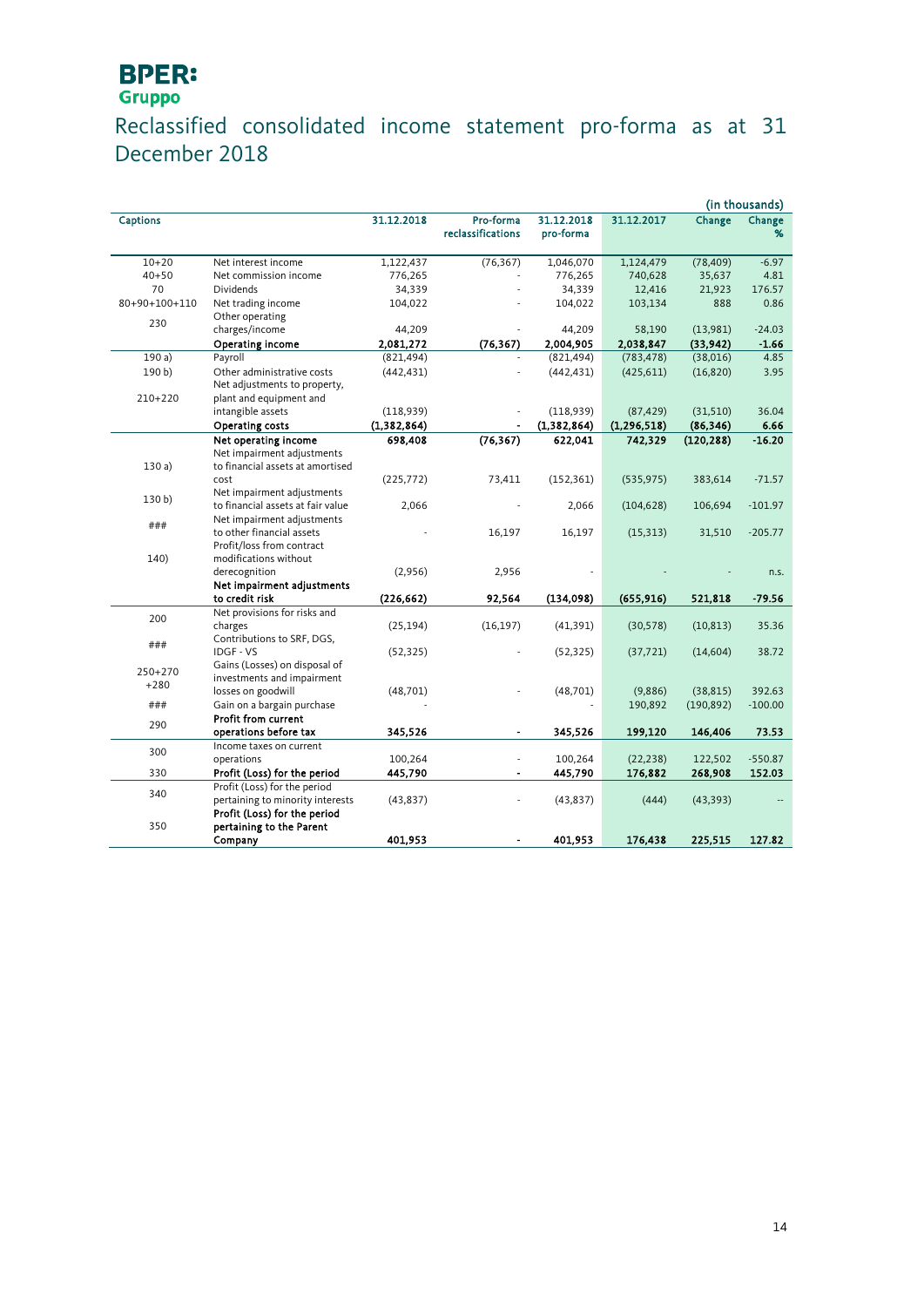### Reclassified consolidated income statement by quarter pro-forma as at 31 December 2018

|                       |                                                                                                  |                                     |                                     |                                     |                                     |                        |                        |                        | (in thousands)         |
|-----------------------|--------------------------------------------------------------------------------------------------|-------------------------------------|-------------------------------------|-------------------------------------|-------------------------------------|------------------------|------------------------|------------------------|------------------------|
| <b>Captions</b>       |                                                                                                  | 1st<br>quarter<br>2018<br>pro-forma | 2nd<br>quarter<br>2018<br>pro-forma | 3rd<br>quarter<br>2018<br>pro-forma | 4th<br>quarter<br>2018<br>pro-forma | 1st<br>quarter<br>2017 | 2nd<br>quarter<br>2017 | 3rd<br>quarter<br>2017 | 4th<br>quarter<br>2017 |
| $10 + 20$             | Net interest income                                                                              | 267,597                             | 259,511                             | 259,014                             | 259,948                             | 288,114                | 282,005                | 280,218                | 274,142                |
| $40 + 50$             | Net commission income                                                                            | 198,120                             | 190,936                             | 188,025                             | 199,184                             | 177,373                | 181,851                | 184,802                | 196,602                |
| 70                    | <b>Dividends</b>                                                                                 | 584                                 | 12,877                              | 325                                 | 20,553                              | 312                    | 10,812                 | 507                    | 785                    |
| 80+90+100+110         | Net trading income                                                                               | 153,634                             | 16,431                              | 20,879                              | (86, 922)                           | 24,664                 | 25,869                 | 20,489                 | 32,112                 |
|                       | Other operating                                                                                  |                                     |                                     |                                     |                                     |                        |                        |                        |                        |
| 230                   | charges/income                                                                                   | 11,485                              | 8,174                               | 10,998                              | 13,552                              | 10,310                 | 14,298                 | 23,565                 | 10,017                 |
|                       | Operating income                                                                                 | 631,420                             | 487,929                             | 479,241                             | 406,315                             | 500,773                | 514,835                | 509,581                | 513,658                |
| 190a)                 | Payroll                                                                                          | (207, 534)                          | (212,900)                           | (194, 553)                          | (206, 507)                          | (194, 125)             | (191, 551)             | (191, 656)             | (206, 146)             |
| 190 b)                | Other administrative costs                                                                       | (102, 285)                          | (109, 981)                          | (104, 323)                          | (125, 842)                          | (96, 628)              | (104, 864)             | (107, 465)             | (116, 654)             |
| 210+220               | Net adjustments to property,<br>plant and equipment and                                          |                                     |                                     |                                     |                                     |                        |                        |                        |                        |
|                       | intangible assets                                                                                | (21, 339)                           | (34,986)                            | (22, 933)                           | (39,681)                            | (18, 685)              | (22, 012)              | (20, 653)              | (26,079)               |
|                       | Operating costs                                                                                  | (331, 158)                          | (357, 867)                          | (321, 809)                          | (372,030)                           | (309, 438)             | (318, 427)             | (319,774)              | (348, 879)             |
|                       | Net operating income<br>Net impairment adjustments to                                            | 300,262                             | 130,062                             | 157,432                             | 34,285                              | 191,335                | 196,408                | 189,807                | 164,779                |
| 130a                  | financial assets at amortised                                                                    |                                     |                                     |                                     |                                     |                        |                        |                        |                        |
|                       | cost                                                                                             | (504)                               | (39, 219)                           | (54, 232)                           | (58, 406)                           | (133, 573)             | (189, 659)             | (89, 722)              | (123, 021)             |
| 130 <sub>b</sub>      | Net impairment adjustments to<br>financial assets at fair value                                  | 1,763                               | 141                                 | 150                                 | 12                                  | (17, 381)              | (54, 236)              | (29, 383)              | (3,628)                |
|                       | Net impairment adjustments to                                                                    |                                     |                                     |                                     |                                     |                        |                        |                        |                        |
|                       | other financial assets                                                                           | 13,964                              | (2,041)                             | 6,920                               | (2,646)                             | 4,647                  | 1,787                  | 6,446                  | (28, 193)              |
|                       | Net impairment adjustments                                                                       |                                     |                                     |                                     |                                     |                        |                        |                        |                        |
|                       | to credit risk                                                                                   | 15,223                              | (41, 119)                           | (47, 162)                           | (61,040)                            | (146, 307)             | (242, 108)             | (112, 659)             | (154, 842)             |
| 200                   | Net provisions for risks and<br>charges                                                          | (25,627)                            | (23, 335)                           | (19,011)                            | 26,582                              | (5,661)                | (5,941)                | (9, 268)               | (9,708)                |
| ###                   | Contributions to SRF, DGS,<br><b>IDGF - VS</b>                                                   | (20, 282)                           | (8,670)                             | (23, 448)                           | 75                                  | (18,061)               | 2,114                  | (20, 205)              | (1, 569)               |
| $250 + 270$<br>$+280$ | Gains (Losses) on disposal of<br>investments and impairment<br>losses on goodwill                | 2,827                               | 2,591                               | 3,535                               | (57, 654)                           | 3,705                  | 2,843                  | 4,885                  | (21, 319)              |
| ###                   | Gain on a bargain purchase<br><b>Profit from current</b>                                         |                                     |                                     |                                     |                                     | ÷,                     | 130,722                |                        | 60,170                 |
| 290                   | operations before tax                                                                            | 272,403                             | 59,529                              | 71,346                              | (57, 752)                           | 25,011                 | 84,038                 | 52,560                 | 37,511                 |
| 300                   | Income taxes on current<br>operations                                                            | (6,918)                             | (2,850)                             | (14, 206)                           | 124,238                             | (7, 743)               | 17,926                 | (23, 696)              | (8, 725)               |
| 330                   | Profit (Loss) for the period                                                                     | 265,485                             | 56,679                              | 57,140                              | 66,486                              | 17,268                 | 101,964                | 28,864                 | 28,786                 |
| 340                   | Profit (Loss) for the period<br>pertaining to minority interests<br>Profit (Loss) for the period | (14, 462)                           | 183                                 | (6,899)                             | (22, 659)                           | (2,710)                | 2,540                  | 1,032                  | (1,306)                |
| 350                   | pertaining to the Parent<br>Company                                                              | 251,023                             | 56,862                              | 50,241                              | 43,827                              | 14,558                 | 104,504                | 29,896                 | 27,480                 |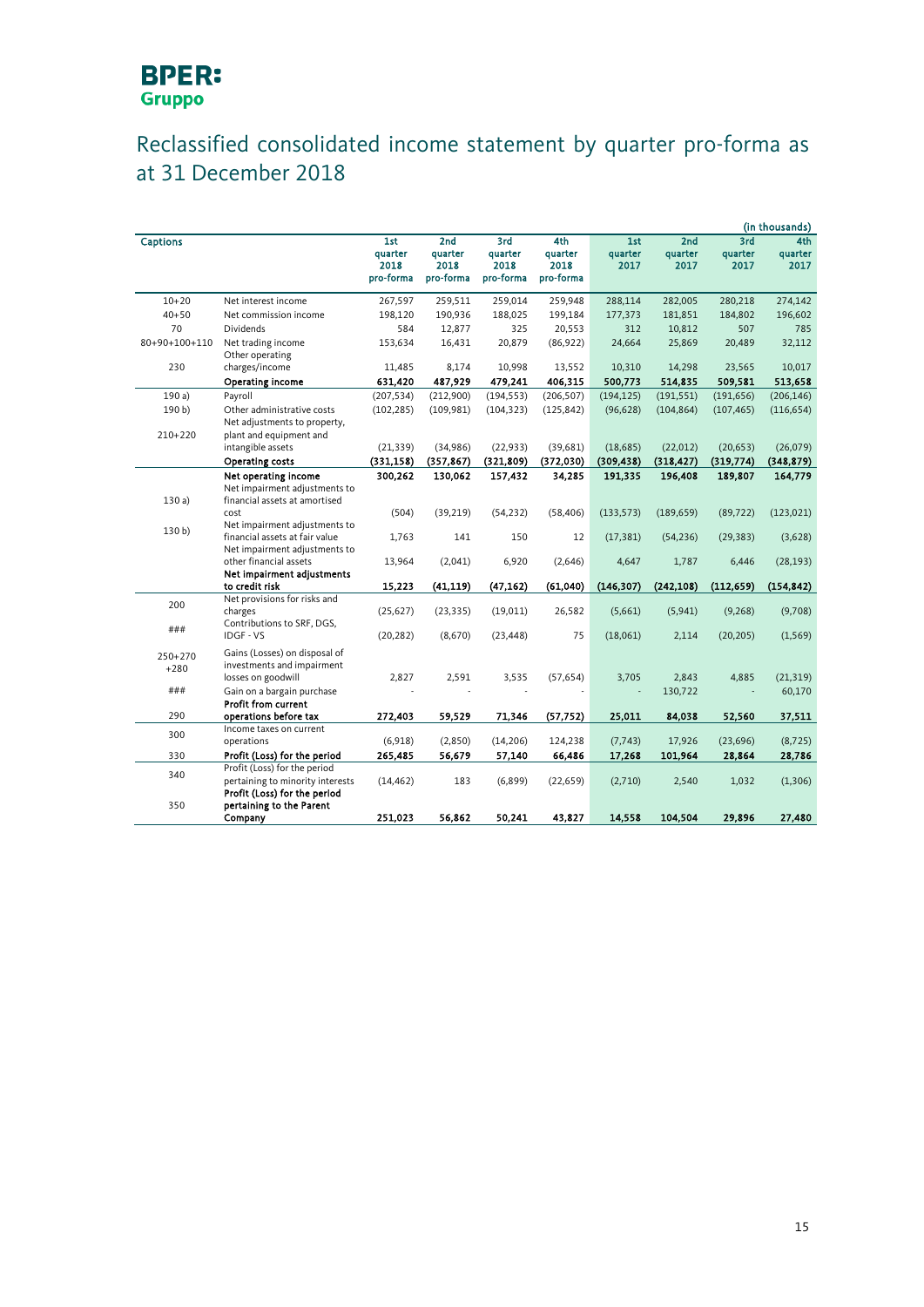## Consolidated balance sheet as at 31 December 2018

| (in thousands) |                                                                                                              |            |            |             |          |
|----------------|--------------------------------------------------------------------------------------------------------------|------------|------------|-------------|----------|
|                | <b>Balance sheet - Assets</b>                                                                                | 31.12.2018 | 31.12.2017 | Change      | Change % |
|                |                                                                                                              |            |            |             |          |
|                | 10. Cash and cash equivalents<br>Financial assets measured at fair value through profit or                   | 459,782    | 420,299    | 39,483      | 9.39     |
|                | $20.$ loss                                                                                                   | 1,128,625  | 1,326,601  | (197, 976)  | $-14.92$ |
|                | a) Financial assets held for trading                                                                         | 247,219    | 414,294    | (167, 075)  | $-40.33$ |
|                | b) Financial assets designated at fair value<br>c) Other financial assets mandatorily measured at fair value | 218,662    | 223,192    | (4,530)     | $-2.03$  |
|                | through profit or loss<br>30. Financial assets measured at fair value through other                          | 662,744    | 689,115    | (26, 371)   | $-3.83$  |
|                | comprehensive income                                                                                         | 8,563,992  | 13,398,757 | (4,834,765) | $-36.08$ |
|                | 40. Financial assets measured at amortised cost                                                              | 56,054,342 | 51,561,586 | 4,492,756   | 8.71     |
|                | a) Loans to banks                                                                                            | 3,306,678  | 3,205,849  | 100,829     | 3.15     |
|                | b) Loans to customers                                                                                        | 52,747,664 | 48,355,737 | 4,391,927   | 9.08     |
| 50.            | Hedging derivatives                                                                                          | 35,564     | 54,061     | (18, 497)   | $-34.22$ |
| 70.            | Equity investments                                                                                           | 446,049    | 454,367    | (8,318)     | $-1.83$  |
| 90.            | Property, plant and equipment                                                                                | 1,063,273  | 1,063,483  | (210)       | $-0.02$  |
| 100.           | Intangible assets                                                                                            | 445,689    | 506,627    | (60, 938)   | $-12.03$ |
|                | of which:                                                                                                    |            |            |             |          |
|                | - goodwill                                                                                                   | 264,740    | 327,084    | (62, 344)   | $-19.06$ |
|                | 110. Tax assets                                                                                              | 1,885,616  | 1,848,127  | 37,489      | 2.03     |
|                | a) current                                                                                                   | 457,838    | 575,441    | (117, 603)  | $-20.44$ |
|                | b) deferred                                                                                                  | 1,427,778  | 1,272,686  | 155,092     | 12.19    |
|                | 120. Non current assets and disposal groups classified as held<br>for sale                                   | 2,800      |            | 2,800       |          |
|                |                                                                                                              |            |            |             | n.s.     |
| 130.           | Other assets                                                                                                 | 549,035    | 704,899    | (155, 864)  | $-22.11$ |
|                | <b>Total Assets</b>                                                                                          | 70,634,767 | 71,338,807 | (704, 040)  | $-0.99$  |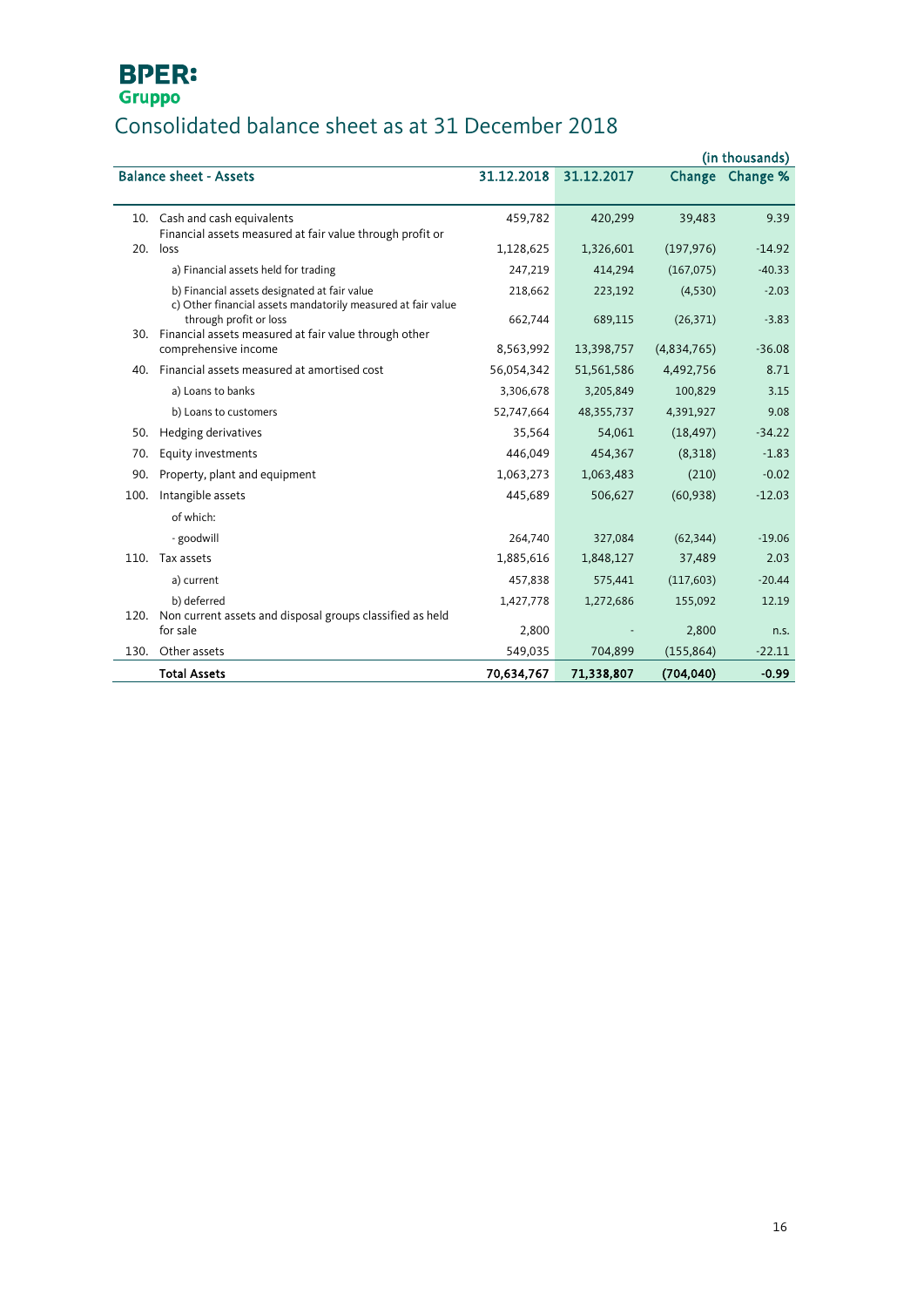

| (in thousands) |                                                  |            |            |               |          |
|----------------|--------------------------------------------------|------------|------------|---------------|----------|
|                | Liabilities and shareholders' equity             | 31.12.2018 | 31.12.2017 | Change        | Change % |
| 10.            | Financial liabilities measured at amortised cost | 63,122,667 | 63,230,643 | (107, 976)    | $-0.17$  |
|                | a) Due to banks                                  | 13,126,248 | 12,984,226 | 142,022       | 1.09     |
|                | b) Due to customers                              | 44,594,863 | 42,694,078 | 1,900,785     | 4.45     |
|                | c) Debt securities issued                        | 5,401,556  | 7,552,339  | (2, 150, 783) | $-28.48$ |
| 20.            | Financial liabilities held for trading           | 143,824    | 170,046    | (26, 222)     | $-15.42$ |
| 40.            | Hedging derivatives                              | 92,374     | 23,795     | 68,579        | 288.21   |
| 60.            | <b>Tax liabilities</b>                           | 62,644     | 106,218    | (43, 574)     | $-41.02$ |
|                | a) current                                       | 3,966      | 2,258      | 1,708         | 75.64    |
|                | b) deferred                                      | 58,678     | 103,960    | (45, 282)     | $-43.56$ |
| 80.            | Other liabilities                                | 1,663,946  | 1,416,660  | 247,286       | 17.46    |
| 90.            | Provision for termination indemnities            | 182,793    | 187,536    | (4,743)       | $-2.53$  |
| 100.           | Provisions for risks and charges                 | 469,951    | 487,178    | (17, 227)     | $-3.54$  |
|                | a) commitments and guarantees granted            | 63,059     | 46,793     | 16,266        | 34.76    |
|                | b) pensions and similar commitments              | 131,126    | 137,148    | (6,022)       | $-4.39$  |
|                | c) other provisions                              | 275,766    | 303,237    | (27, 471)     | $-9.06$  |
| 120.           | Valuation reserves                               | 949        | 75,089     | (74, 140)     | $-98.74$ |
| 150.           | Reserves                                         | 1,619,469  | 2,445,454  | (825, 985)    | $-33.78$ |
| 160.           | Share premium reserve                            | 930,073    | 930,073    |               |          |
| 170.           | Share capital                                    | 1,443,925  | 1,443,925  |               |          |
| 180.           | Treasury shares (-)                              | (7, 258)   | (7, 258)   |               |          |
| 190.           | Minority interest $(+/-)$                        | 507,457    | 653,010    | (145, 553)    | $-22.29$ |
| 200.           | Net Profit (Loss) for the period (+/-)           | 401,953    | 176,438    | 225,515       | 127.82   |
|                | Total liabilities and shareholders' equity       | 70,634,767 | 71,338,807 | (704.040)     | $-0.99$  |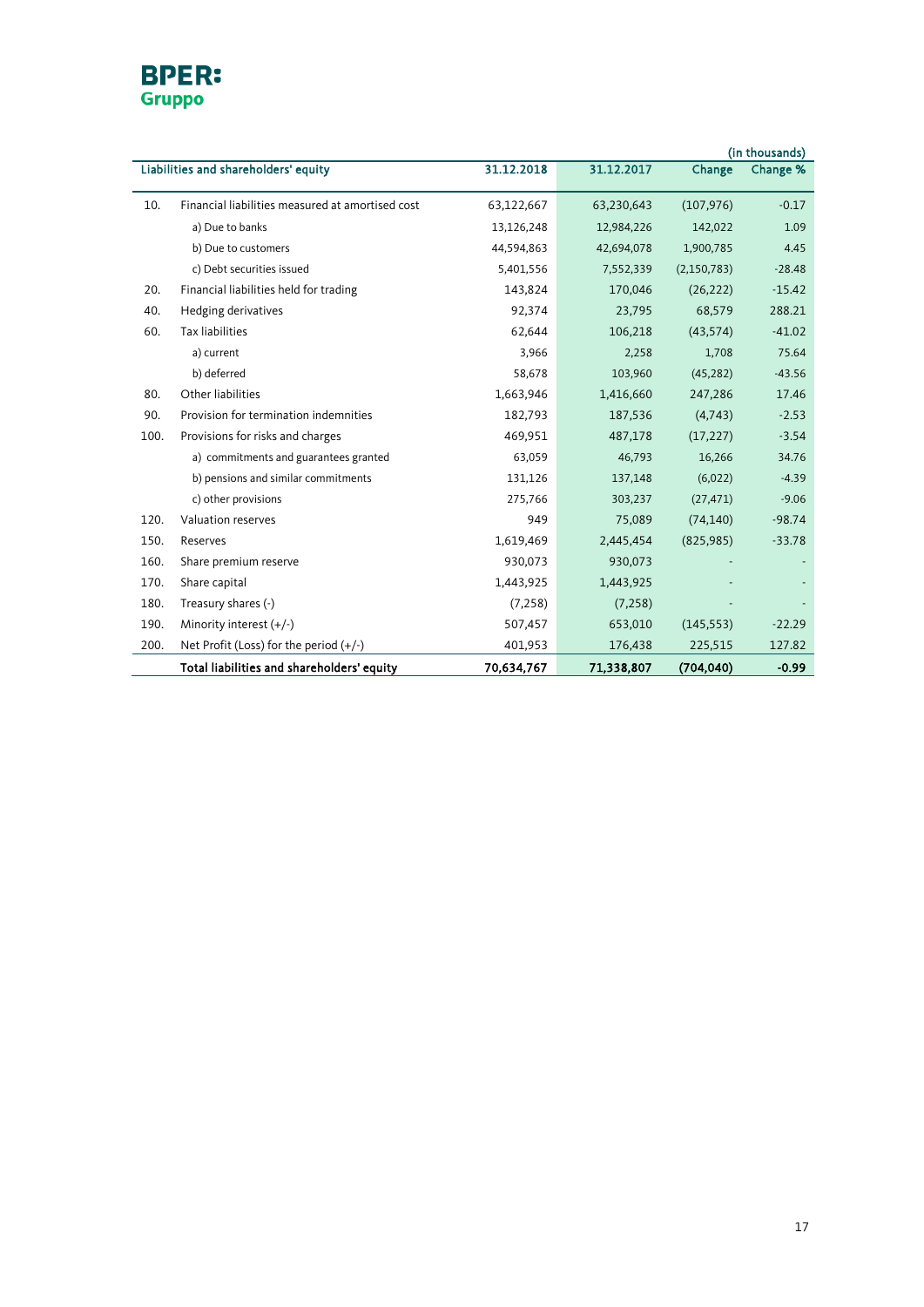## Consolidated income statement as at 31 December 2018

|                 |                                                                                                                                    |                     |                          |                    | (in thousands)        |
|-----------------|------------------------------------------------------------------------------------------------------------------------------------|---------------------|--------------------------|--------------------|-----------------------|
| <b>Captions</b> |                                                                                                                                    | 31.12.2018          | 31.12.2017               | Change             | Change %              |
| 10.             | Interest and similar income                                                                                                        | 1,375,925           | 1,416,396                | (40, 471)          | $-2.86$               |
| 20.             | Interest and similar expense                                                                                                       | (253, 488)          | (291, 917)               | 38,429             | $-13.16$              |
| 30.             | Net interest income                                                                                                                | 1,122,437           | 1,124,479                | (2,042)            | $-0.18$               |
| 40.             | Commission income                                                                                                                  | 812,147             | 776,606                  | 35.541             | 4.58                  |
| 50.             | Commission expenses                                                                                                                | (35, 882)           | (35, 978)                | 96                 | $-0.27$               |
| 60.             | Net commission income                                                                                                              | 776,265             | 740,628                  | 35,637             | 4.81                  |
| 70.             | Dividends and similar income                                                                                                       | 34,339              | 12,416                   | 21,923             | 176.57                |
| 80.             | Net trading income                                                                                                                 | 1,812               | 38,015                   | (36, 203)          | $-95.23$              |
| 90.             | Net hedging gains (losses)                                                                                                         | 1,621               | (493)                    | 2,114              | $-428.80$             |
| 100.            | Gains/losses on disposal or repurchase of:                                                                                         | 91,925              | 64,374                   | 27,551             | 42.80                 |
|                 | a) financial assets measured at amortised cost<br>b) financial assets measured at fair value through other                         | (77, 645)           | (12, 431)                | (65, 214)          | 524.61                |
|                 | comprehensive income                                                                                                               | 168,662             | 76,340                   | 92,322             | 120.94                |
|                 | c) financial liabilities<br>Net results on financial assets and liabilities measured at fair                                       | 908                 | 465                      | 443                | 95.27                 |
| 110.            | value through profit or loss                                                                                                       | 8,664               | 1,238                    | 7,426              | 599.84                |
|                 | a) financial assets and liabilities designated at fair value                                                                       | (4,378)             | 1,238                    | (5,616)            | $-453.63$             |
|                 | b) other financial assets mandatorily measured at fair value                                                                       | 13,042              |                          | 13,042             | n.s.                  |
|                 | 120. Net interest and other banking income                                                                                         | 2,037,063           | 1,980,657                | 56,406             | 2.85                  |
|                 |                                                                                                                                    |                     |                          |                    |                       |
| 130.            | Net impairment adjustments for credit risk relating to:                                                                            | (223,706)           | (640, 603)               | 416,897            | $-65.08$              |
|                 | a) financial assets measured at amortised cost<br>b) financial assets measured at fair value through other<br>comprehensive income | (225, 772)<br>2,066 | (535, 975)<br>(104, 628) | 310,203<br>106,694 | $-57.88$<br>$-101.97$ |
| 140.            | Profit/loss from contractual modifications without<br>derecognition                                                                | (2,956)             |                          | (2,956)            | n.s.                  |
| 150.            | Net profit from financial activities                                                                                               | 1,810,401           | 1,340,054                | 470,347            | 35.10                 |
| 190.            | Administrative costs:                                                                                                              | (1,442,264)         | (1,372,985)              | (69, 279)          | 5.05                  |
|                 | a) payroll                                                                                                                         | (821, 494)          | (783, 478)               | (38,016)           | 4.85                  |
|                 | b) other administrative costs                                                                                                      | (620, 770)          | (589, 507)               | (31, 263)          | 5.30                  |
|                 | 200. Net provisions for risks and charges                                                                                          | (7, 794)            | (45,891)                 | 38,097             | $-83.02$              |
|                 | a) commitments and guarantees granted                                                                                              | 16,197              | (15, 313)                | 31,510             | $-205.77$             |
|                 | b) other provisions                                                                                                                | (23,991)            | (30, 578)                | 6,587              | $-21.54$              |
| 210.            | Net adjustments to property, plant and equipment                                                                                   | (70, 405)           | (46, 124)                | (24, 281)          | 52.64                 |
| 220.            | Net adjustments to intangible assets                                                                                               | (48, 534)           | (41, 305)                | (7, 229)           | 17.50                 |
| 230.            | Other operating charges/income                                                                                                     | 152,823             | 184,365                  | (31, 542)          | $-17.11$              |
|                 | 240. Operating costs                                                                                                               | (1, 416, 174)       | (1,321,940)              | (94, 234)          | 7.13                  |
|                 | 250. Profit (loss) of equity investments                                                                                           | 13,349              | 18,483                   | (5, 134)           | $-27.78$              |
| 270.            | Impairment on goodwill                                                                                                             | (62, 344)           | (28, 357)                | (33,987)           | 119.85                |
| 275.            | Gain on a bargain purchase                                                                                                         |                     | 190,892                  | (190, 892)         | $-100.00$             |
| 280.            | Gains (losses) on disposal of investments                                                                                          | 294                 | (12)                     | 306                |                       |
| 290.            | Profit (loss) from current operations before tax                                                                                   | 345,526             | 199,120                  | 146,406            | 73.53                 |
| 300.            | Income taxes on current operations                                                                                                 | 100,264             | (22, 238)                | 122,502            | $-550.87$             |
| 310.            | Profit (loss) from current operations after tax                                                                                    | 445,790             | 176,882                  | 268,908            | 152.03                |
| 330.            | Net profit (loss)                                                                                                                  | 445,790             | 176,882                  | 268,908            | 152.03                |
| 340.            | Net profit (loss) pertaining to minority interests                                                                                 | (43, 837)           | (444)                    | (43, 393)          |                       |
| 350.            | Profit (loss) for the period pertaining to the Parent<br>Company                                                                   | 401,953             | 176,438                  | 225,515            | 127.82                |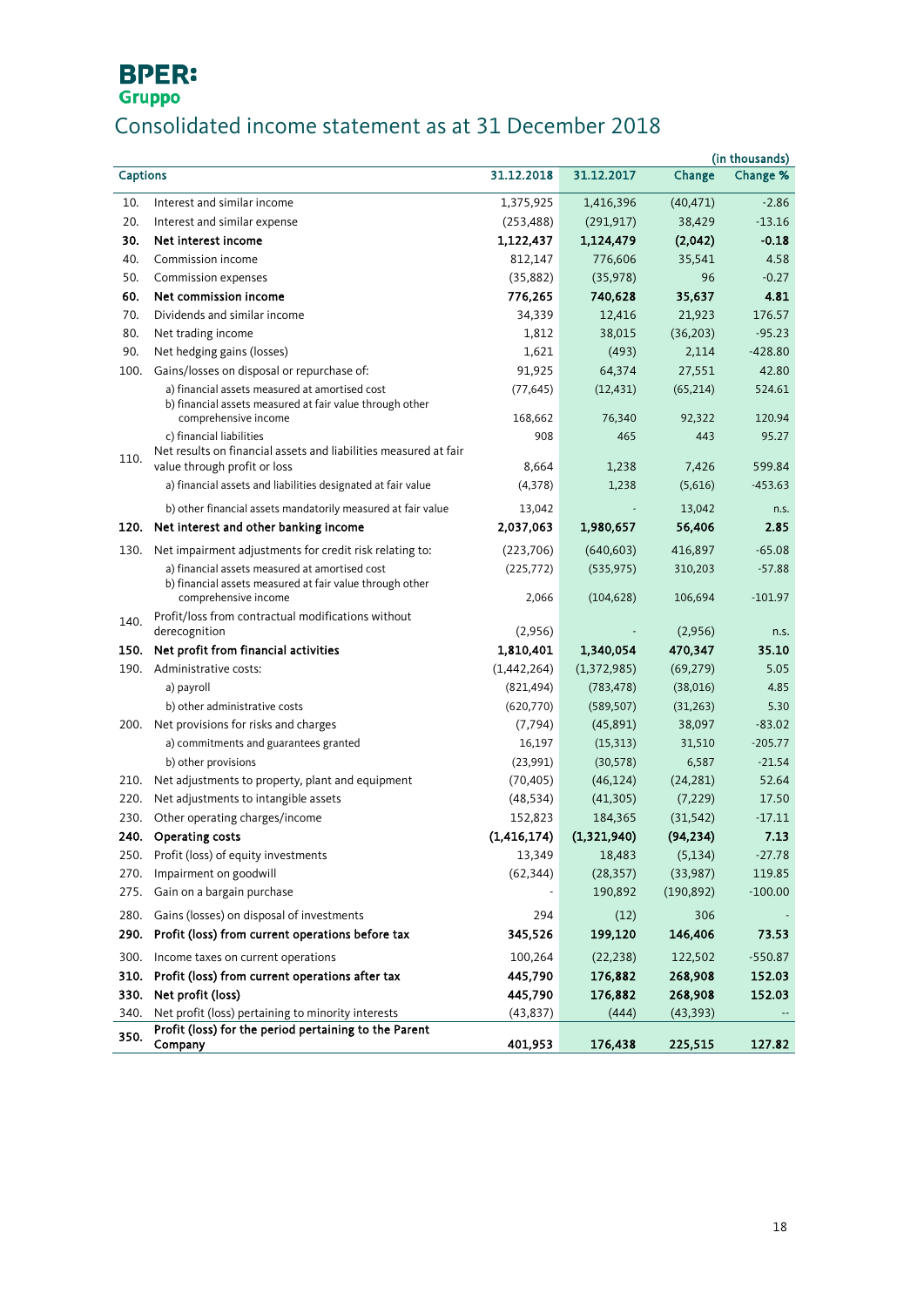

l.

### Performance ratios

| <b>Financial ratios</b>                                                | 31.12.2018     | 01.01.2018  |
|------------------------------------------------------------------------|----------------|-------------|
|                                                                        |                |             |
| Structural ratios                                                      |                |             |
| Net loans to customers/total assets                                    | 66.61%         | 66.08%      |
| Net loans to customers/direct deposits from customers                  | 94.11%         | 92.48%      |
| Financial assets/total assets                                          | 24.28%         | 22.47%      |
| Fixed assets/total assets                                              | 2.14%          | 2.16%       |
| Goodwill/total assets                                                  | 0.37%          | 0.47%       |
| Direct deposits/total assets                                           | 89.36%         | 89.92%      |
| Deposits under management/indirect deposits                            | 53.32%         | 55.08%      |
| Financial assets/tangible equity'                                      | 3.85           | 3.83        |
| Total tangible assets <sup>2</sup> /tangible equity                    | 15.77          | 16.92       |
| Net interbank lending/borrowing (in thousands of Euro)                 | (11, 585, 739) | (9,984,026) |
| Number of employees <sup>3</sup>                                       | 11,615         | 11,653      |
| Number of national bank branches                                       | 1,218          | 1,218       |
| Profitability ratios                                                   |                |             |
| <b>ROE</b>                                                             | 9.06%          | 3.62%       |
| <b>ROTE</b>                                                            | 10.15%         | 4.04%       |
| ROA (net profit/total assets)                                          | 0.63%          | 0.25%       |
| Cost to income ratio <sup>4</sup>                                      | 66.44%         | 63.59%      |
| Net adjustments to loans/net loans to customers                        | 0.47%          | 1.12%       |
| <b>Basic EPS</b>                                                       | 0.836          | 0.367       |
| <b>Diluted EPS</b>                                                     | 0.836          | 0.367       |
| <b>Risk ratios</b>                                                     |                |             |
| Net non-performing exposures/net loans to customers                    | 6.81%          | 9.21%       |
| Net bad loans/net loans to customers                                   | 3.08%          | 4.99%       |
| Net unlikely to pay loans/net loans to customers                       | 3.60%          | 4.03%       |
| Net past due loans/net loans to customers                              | 0.13%          | 0.19%       |
| Adjustments to non-performing exposures/gross non-performing exposures | 54.52%         | 59.34%      |
| Adjustments to bad loans/gross bad loans                               | 66.62%         | 67.37%      |
| Adjustments to unlikely to pay loans/gross unlikely to pay loans       | 35.73%         | 43.55%      |
| Adjustments to past due loans/gross past due loans                     | 12.33%         | 14.09%      |
| Adjustments to performing exposures/gross performing exposures         | 0.37%          | 0.58%       |
| Texas ratio <sup>s</sup>                                               | 84.97%         | 101.50%     |

(\*) The comparative figures have been appropriately recalculated at 1 January 2018 to take account of the impact of firsttime application of IFRS 9, with the exception of those relating to profitability ratios for which reference is made to the figures at 31 December 2017 as per the Consolidated Financial Statements as at 31 December 2017.

 $\overline{\phantom{a}}$ <sup>1</sup> Tangible equity = total shareholders' equity net of intangible assets.

<span id="page-18-0"></span><sup>2</sup> Total tangible assets = total assets net of intangible assets.

<span id="page-18-1"></span><sup>&</sup>lt;sup>3</sup> The number of employees does not include the expectations.

<span id="page-18-4"></span><span id="page-18-2"></span><sup>4</sup> The cost/income ratio has been calculated on the basis of the layout of the reclassified income statement (operating

expenses/operating income); when calculated on the basis of the layouts provided by Circular no. 262 of the Bank of Italy the cost/income ratio is at 69.52% (65.97% at 31 December 2017 as per the Consolidated Financial Statements as at 31 December 2017.).

<span id="page-18-3"></span><sup>&</sup>lt;sup>5</sup> The texas ratio is calculated as the relationship between total gross non-performing loans and net tangible equity, including minority interests, increased by total provisions for non-performing loans.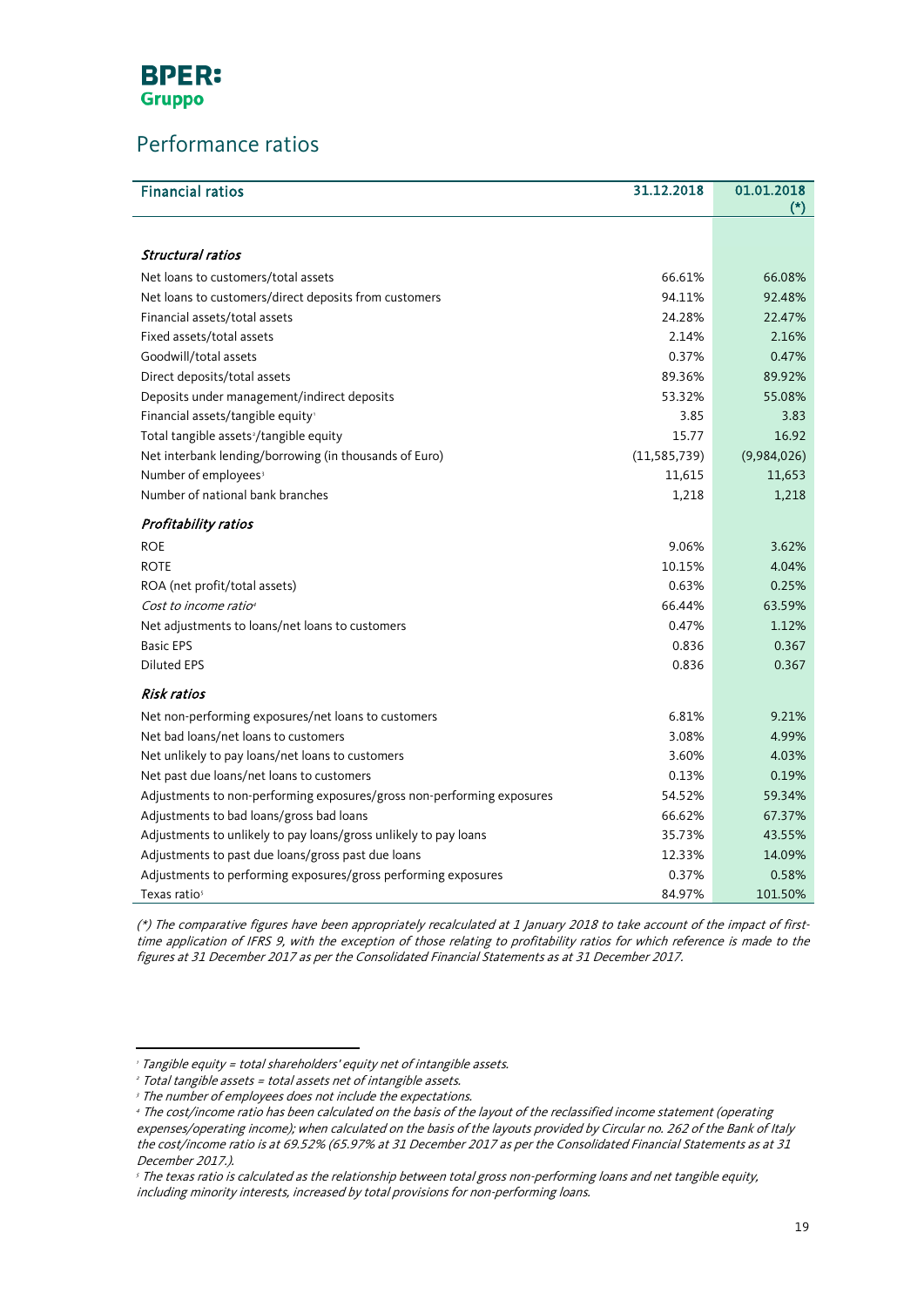#### **BPER: Gruppo**

 $\overline{a}$ 

|                                                        |            | (cont.)                         |
|--------------------------------------------------------|------------|---------------------------------|
| <b>Financial ratios</b>                                | 31.12.2018 | 01.01.2018                      |
|                                                        |            | $(*)$                           |
| Own Funds (Phased in) <sup>6</sup>                     |            |                                 |
| Common Equity Tier 1 (CET1)                            | 4,367,711  | 4,410,721                       |
| Own Funds                                              | 5,278,852  | 5,227,226                       |
| Risk-weighted assets (RWA)                             | 30,606,171 | 32,394,482                      |
|                                                        |            |                                 |
| Capital and liquidity ratios                           |            |                                 |
| Common Equity Tier 1 Ratio (CET1 Ratio) - Phased in    | 14.27%     | 13.62%                          |
| Tier 1 Ratio (T1 Ratio) - Phased in                    | 14.37%     | 13.63%                          |
| Total Capital Ratio (TC Ratio) - Phased in             | 17.25%     | 16.14%                          |
| Common Equity Tier 1 Ratio (CET1 Ratio) - Fully Phased | 11.95%     | 11.06%                          |
| Leverage Ratio - Phased in <sup>7</sup>                | 6.0%       | 6.1%                            |
| Leverage Ratio - Fully Phased <sup>8</sup>             | 5.0%       | 6.0%                            |
| Liquidity Coverage Ratio (LCR)                         | 154.3%     | 113.7%                          |
| Net Stable Funding Ratio (NSFR) <sup>9</sup>           | n.a.       | 105.2%                          |
|                                                        |            |                                 |
| Non-financial ratios                                   | 31.12.2018 | 01.01.2018<br>$^{(\star\star)}$ |
|                                                        |            |                                 |
| Productivity ratios (in thousands of Euro)             |            |                                 |
| Direct deposits per employee                           | 4,304.47   | 4,311.93                        |
| Loans to customers per employee                        | 4,050.88   | 3,987.70                        |
| Assets managed per employee                            | 1,664.31   | 1,695.21                        |
| Assets administered per employee                       | 1,457.29   | 1,382.51                        |
| Core revenues per employee <sup>®</sup>                | 163.47     | 160.05                          |
| Net interest and other banking income per employee     | 175.38     | 169.97                          |
| Operating costs per employee                           | 121.93     | 112.13                          |

(\*\*) The comparative figures have been appropriately recalculated at 1 January 2018 to take account of the impact of firsttime application of IFRS 9, with the exception of those relating to the Leverage Ratio (Phased In and Fully Phased), the LCR and the NSFR and to the productivity ratios calculated on economic data for which reference is made to the figures at 31 December 2017 as per the Consolidated Financial Statements at 31 December 2017.

 $\overline{\phantom{a}}$ 

<sup>6</sup> The ratio is calculated according to the provisions of Regulation (EU) 575/2013 (CRR), as amended by the Commission Delegated Regulation (EU) 2395/2017.

<span id="page-19-0"></span><sup>7</sup> The ratio is calculated according to the provisions of Regulation (EU) 575/2013 (CRR), as amended by the Commission Delegated Regulation (EU) 62/2015.

<span id="page-19-1"></span><sup>&</sup>lt;sup>8</sup> See previous note

<span id="page-19-2"></span><sup>9</sup> The NSFR, not yet available, is in any case estimated to exceed 100% (106.7% as at 30 September 2018).

<span id="page-19-3"></span> $10^{\circ}$  Core revenues = net interest income + net commission income.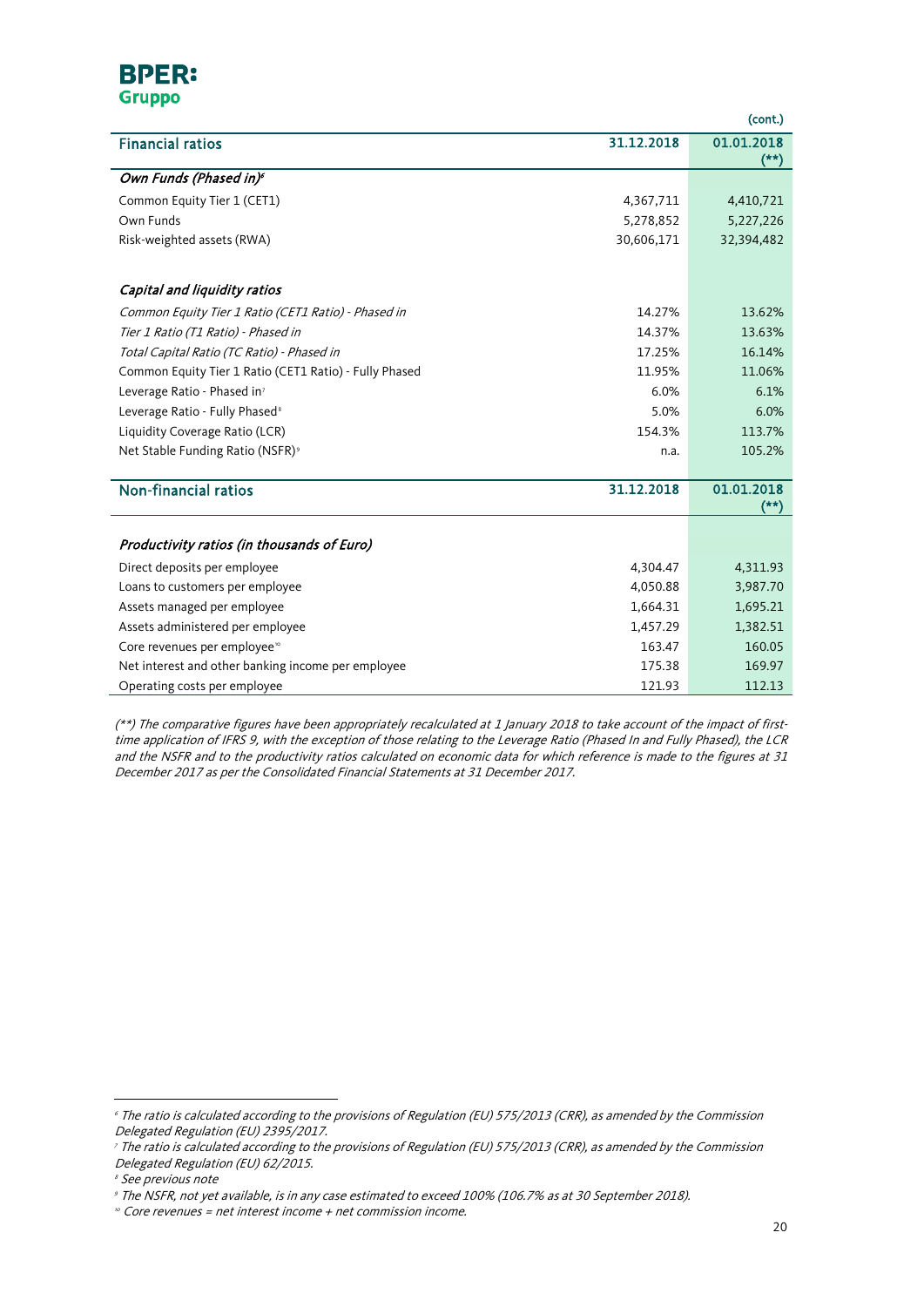

## Consolidated balance sheet reflecting the effects of the first-time application of IFRS 9

|               |                                                                                                                                                               |            |                         | (in thousands) |
|---------------|---------------------------------------------------------------------------------------------------------------------------------------------------------------|------------|-------------------------|----------------|
| <b>Assets</b> |                                                                                                                                                               | 31.12.2017 | Impact<br><b>IFRS 9</b> | 01.01.2018     |
| 10.           | Cash and cash equivalents                                                                                                                                     | 420,299    |                         | 420,299        |
| 20.           | Financial assets measured at fair value through profit or loss                                                                                                | 1,326,601  | (33,519)                | 1,293,082      |
|               | a) Financial assets held for trading                                                                                                                          | 414,294    |                         | 414,294        |
|               | b) Financial assets designated at fair value                                                                                                                  | 223,192    |                         | 223,192        |
|               | c) Other financial assets mandatorily measured at fair value through profit or<br>loss<br>Financial assets measured at fair value through other comprehensive | 689,115    | (33,519)                | 655,596        |
| 30.           | income                                                                                                                                                        | 13,398,757 | 151,937                 | 13,550,694     |
| 40.           | Financial assets measured at amortised cost                                                                                                                   | 51,561,586 | (1, 133, 870)           | 50,427,716     |
|               | a) Loans to banks                                                                                                                                             | 3,205,849  | (8,937)                 | 3,196,912      |
|               | b) Loans to customers                                                                                                                                         | 48,355,737 | (1, 124, 933)           | 47,230,804     |
| 50.           | Hedging derivatives                                                                                                                                           | 54,061     |                         | 54,061         |
| 70.           | Equity investments                                                                                                                                            | 454,367    |                         | 454,367        |
| 90.           | Property, plant and equipment                                                                                                                                 | 1,063,483  |                         | 1,063,483      |
| 100.          | Intangible assets                                                                                                                                             | 506,627    |                         | 506,627        |
|               | - of which: goodwill                                                                                                                                          | 327,084    |                         | 327,084        |
| 110.          | Tax assets                                                                                                                                                    | 1,848,127  | (2,516)                 | 1,845,611      |
|               | a) current                                                                                                                                                    | 575,441    |                         | 575,441        |
|               | b) deferred                                                                                                                                                   | 1,272,686  | (2,516)                 | 1,270,170      |
| 130.          | Other assets                                                                                                                                                  | 704,899    |                         | 704,899        |
|               | <b>Total assets</b>                                                                                                                                           | 71,338,807 | (1,017,968)             | 70,320,839     |

|      |                                                  |            |                         | (in thousands) |
|------|--------------------------------------------------|------------|-------------------------|----------------|
|      | Liabilities and shareholders' equity             | 31.12.2017 | Impact<br><b>IFRS 9</b> | 01.01.2018     |
| 10.  | Financial liabilities measured at amortised cost | 63,230,643 | 515                     | 63,231,158     |
|      | a) Due to banks                                  | 12,984,226 |                         | 12,984,226     |
|      | b) Due to customers                              | 42,694,078 |                         | 42,694,078     |
|      | c) Debt securities issued                        | 7,552,339  | 515                     | 7,552,854      |
| 20.  | Financial liabilities held for trading           | 170,046    |                         | 170,046        |
| 40.  | Hedging derivatives                              | 23,795     |                         | 23,795         |
| 60.  | Tax liabilities:                                 | 106,218    | 51,038                  | 157,256        |
|      | a) current                                       | 2,258      | 378                     | 2,636          |
|      | b) deferred                                      | 103,960    | 50,660                  | 154,620        |
| 80.  | Other liabilities                                | 1,416,660  |                         | 1,416,660      |
| 90.  | Provision for termination indemnities            | 187,536    |                         | 187,536        |
| 100. | Provisions for risks and charges                 | 487,178    | 14,340                  | 501,518        |
|      | a) Commitments and guarantees granted            | 46,793     | 14,340                  | 61,133         |
|      | b) Pensions and similar commitments              | 137,148    |                         | 137,148        |
|      | c) Other provisions                              | 303,237    |                         | 303,237        |
| 120. | Valuation reserves                               | 75,089     | 129,333                 | 204,422        |
| 150. | Reserves                                         | 2,445,454  | (1,012,009)             | 1,433,445      |
| 160. | Share premium reserve                            | 930,073    |                         | 930,073        |
| 170. | Share capital                                    | 1,443,925  |                         | 1,443,925      |
| 180. | Treasury shares                                  | (7, 258)   |                         | (7, 258)       |
| 190. | Minority interests                               | 653,010    | (201, 185)              | 451,825        |
| 200. | Net Profit (Loss) for the period $(+/-)$         | 176,438    |                         | 176,438        |
|      | Total liabilities and shareholders' equity       | 71,338,807 | (1,017,968)             | 70,320,839     |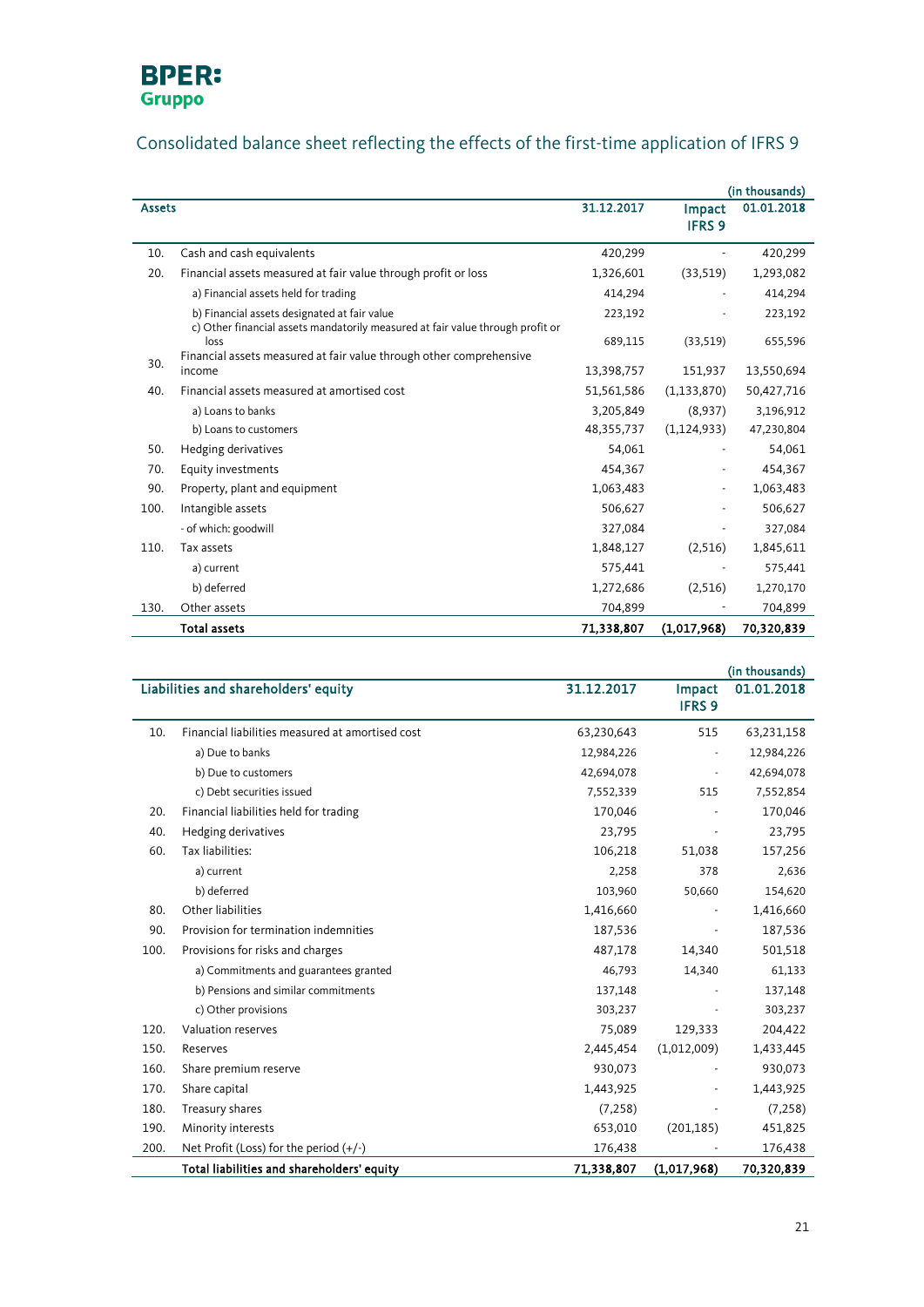## Balance sheet of the Parent Company as at 31 December 2018

|               |                                                                                          |            |            |            |                                      | (in thousands) |
|---------------|------------------------------------------------------------------------------------------|------------|------------|------------|--------------------------------------|----------------|
| <b>Assets</b> |                                                                                          | 31.12.2018 | 01.01.2018 | 31.12.2017 | Change<br>31.12.2018 -<br>01.01.2018 | %<br>Change    |
| 10.<br>20.    | Cash and cash equivalents<br>Financial assets measured at fair value                     | 330,609    | 301,076    | 301,076    | 29,533                               | 9.81           |
|               | through profit or loss                                                                   | 1,004,056  | 1,140,160  | 1,180,457  | (136, 104)                           | (11.94)        |
|               | a) Financial assets held for trading                                                     | 287,085    | 446,939    | 446,939    | (159, 854)                           | (35.77)        |
|               | b) Financial assets designated at fair value<br>c) Other financial assets mandatorily    | 202,989    | 207,123    | 207,123    | (4, 134)                             | (2.00)         |
| 30.           | measured at fair value through profit or loss<br>Financial assets measured at fair value | 513,982    | 486,098    | 526,395    | 27,884                               | 5.74           |
| 40.           | through other comprehensive income<br>Financial assets measured at amortised             | 7,530,477  | 12,335,668 | 12,185,346 | (4,805,191)                          | (38.95)        |
|               | cost                                                                                     | 45,851,401 | 41,269,268 | 41,978,945 | 4,582,133                            | 11.10          |
|               | a) Loans to banks                                                                        | 4,427,738  | 4,094,253  | 4,093,351  | 333,485                              | 8.15           |
|               | b) Loans to customers                                                                    | 41,423,663 | 37,175,015 | 37,885,594 | 4,248,648                            | 11.43          |
| 50.           | Hedging derivatives                                                                      | 34,916     | 52,825     | 52,825     | (17,909)                             | (33.90)        |
| 70.           | Equity investments                                                                       | 1,747,684  | 1,686,979  | 1,686,979  | 60,705                               | 3.60           |
| 80.           | Property, plant and equipment                                                            | 448,124    | 460,055    | 460,055    | (11,931)                             | (2.59)         |
| 90.           | Intangible assets<br>of which:                                                           | 239,139    | 295,036    | 295,036    | (55, 897)                            | (18.95)        |
|               | - goodwill                                                                               | 225,792    | 280,236    | 280,236    | (54, 444)                            | (19.43)        |
| 100.          | Tax assets                                                                               | 1,546,559  | 1,568,158  | 1,571,957  | (21, 599)                            | (1.38)         |
|               | a) current                                                                               | 446,935    | 555,528    | 555,528    | (108, 593)                           | (19.55)        |
|               | b) deferred                                                                              | 1,099,624  | 1,012,630  | 1,016,429  | 86,994                               | 8.59           |
| 110.          | Non current assets and disposal groups<br>classified as held for sale                    | 2,800      |            |            | 2,800                                | n.s.           |
| 120.          | Other assets                                                                             | 372,662    | 467,510    | 467,510    | (94, 848)                            | (20.29)        |
|               | <b>Total Assets</b>                                                                      | 59,108,427 | 59,576,735 | 60,180,186 | (468, 308)                           | (0.79)         |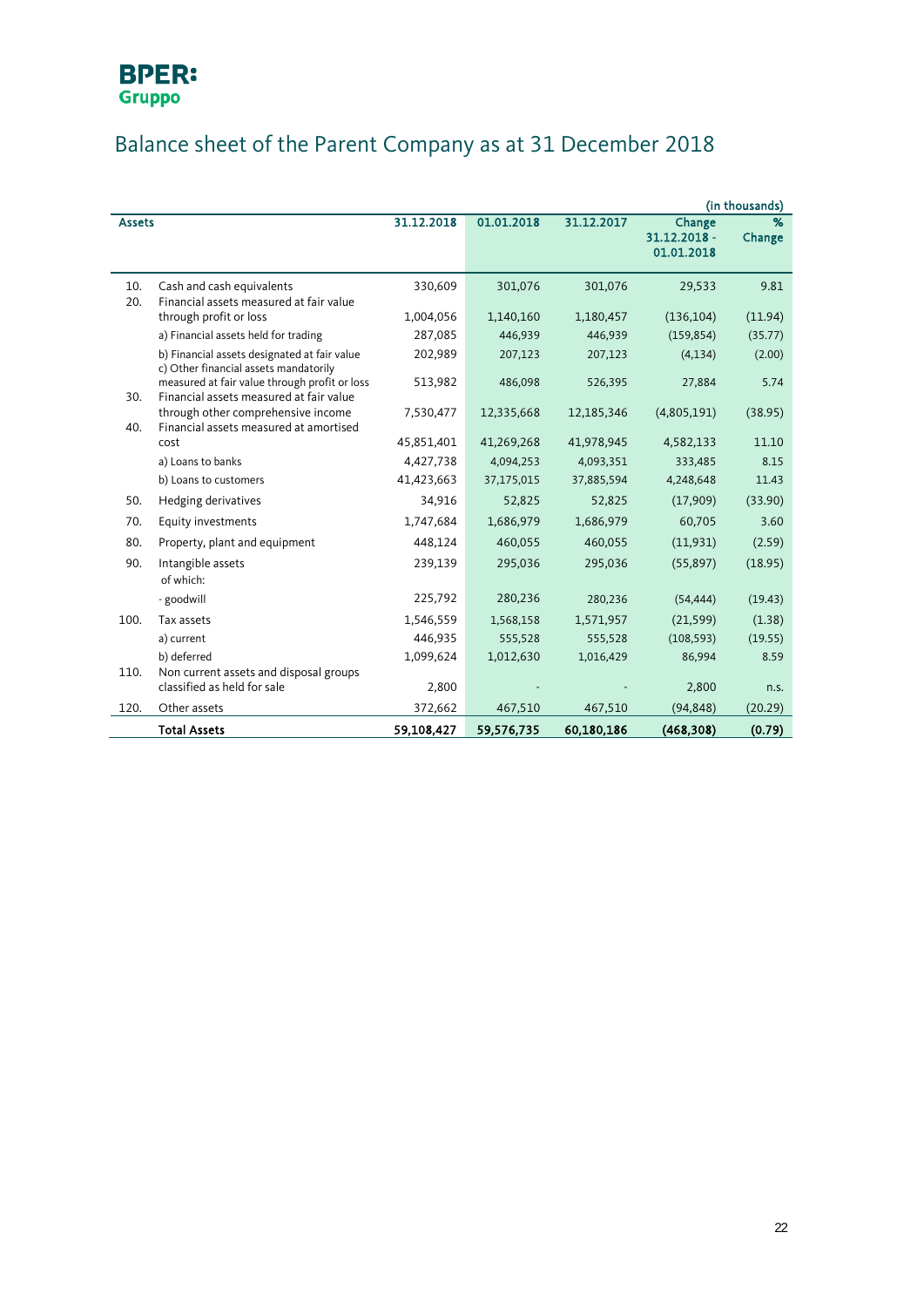### **BPER:** Gruppo

|                                      |                                          |            |            |            |                                      | (in thousands) |
|--------------------------------------|------------------------------------------|------------|------------|------------|--------------------------------------|----------------|
| Liabilities and shareholders' equity |                                          | 31.12.2018 | 01.01.2018 | 31.12.2017 | Change<br>31.12.2018 -<br>01.01.2018 | %<br>Change    |
| 10.                                  | Financial liabilities measured at        |            |            |            |                                      |                |
|                                      | amortised cost                           | 52,728,319 | 53,427,678 | 53,427,163 | (699, 359)                           | (1.31)         |
|                                      | a) Due to banks                          | 16,436,039 | 16,541,840 | 16,541,840 | (105, 801)                           | (0.64)         |
|                                      | b) Due to customers                      | 31,509,116 | 30,386,711 | 30,386,711 | 1,122,405                            | 3.69           |
|                                      | c) Debt securities issued                | 4,783,164  | 6,499,127  | 6,498,612  | (1,715,963)                          | (26.40)        |
| 20.                                  | Financial liabilities held for trading   | 150,807    | 174,021    | 174,021    | (23, 214)                            | (13.34)        |
| 40.                                  | Hedging derivatives                      | 85,717     | 20,589     | 20,589     | 65,128                               | 316.32         |
| 60.                                  | <b>Tax liabilities</b>                   | 31,417     | 124,213    | 74,009     | (92,796)                             | (74.71)        |
|                                      | b) deferred                              | 31,417     | 124,213    | 74,009     | (92, 796)                            | (74.71)        |
| 80.                                  | Other liabilities                        | 1,230,381  | 1,081,749  | 1,082,613  | 148,632                              | 13.74          |
| 90.                                  | Provision for termination indemnities    | 114,024    | 116,670    | 116,670    | (2,646)                              | (2.27)         |
| 100.                                 | Provisions for risks and charges         | 379,712    | 405,818    | 398,290    | (26, 106)                            | (6.43)         |
|                                      | a) commitments and guarantees granted    | 49,872     | 44,250     | 36,722     | 5,622                                | 12.71          |
|                                      | b) pensions and similar commitments      | 129,931    | 135,674    | 135,674    | (5,743)                              | (4.23)         |
|                                      | c) other provisions                      | 199,909    | 225,894    | 225,894    | (25,985)                             | (11.50)        |
| 110.                                 | Valuation reserves                       | (82, 514)  | 98,488     | (21,007)   | (181,002)                            | (183.78)       |
| 140.                                 | Reserves                                 | 1,797,104  | 1,551,920  | 2,332,249  | 245,184                              | 15.80          |
| 150.                                 | Share premium reserve                    | 930,073    | 930,073    | 930,073    |                                      |                |
| 160.                                 | Share capital                            | 1,443,925  | 1,443,925  | 1,443,925  |                                      |                |
| 170.                                 | Treasury shares (-)                      | (7, 253)   | (7, 253)   | (7, 253)   |                                      |                |
| 180.                                 | Net Profit (Loss) for the period $(+/-)$ | 306,715    | 208,844    | 208,844    | 97,871                               | 46.86          |
|                                      | Total liabilities and shareholders'      |            |            |            |                                      |                |
|                                      | equity                                   | 59,108,427 | 59,576,735 | 60,180,186 | (468, 308)                           | (0.79)         |